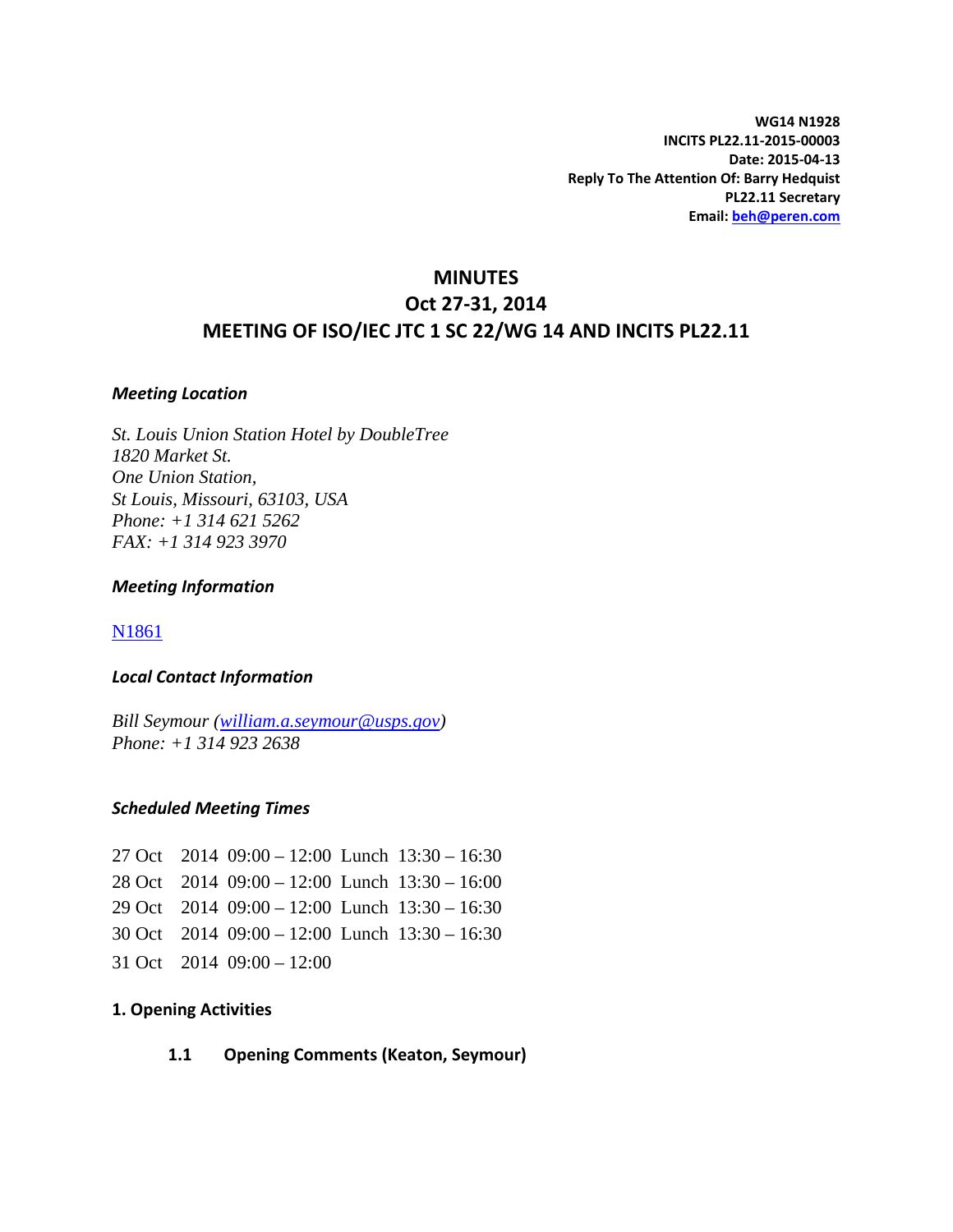David Keaton and Bill Seymour welcomed us to St. Louis and described the meeting facilities. The meeting was hosted by the Bill Seymour and ANSI.

| <b>Name</b>           | <b>Organization</b>       | NΒ                 | <b>Comments</b>            |
|-----------------------|---------------------------|--------------------|----------------------------|
| David Keaton          | CERT/SEI/CMU              | <b>USA</b>         | WG14 Convener              |
| Jim Thomas            | <b>Tydeman Consulting</b> | <b>USA</b>         |                            |
| John Parks            | Intel                     | <b>USA</b>         | PL22.11 Acting Chair       |
| Daniel Plakosh        | CERT/SEI/CMU              | <b>USA</b>         |                            |
| <b>Tana Plauger</b>   | Dinkumware, Ltd           | <b>USA</b>         |                            |
| P. J. Plauger         | Dinkumware, Ltd           | <b>USA</b>         |                            |
| <b>Blaine Garst</b>   | Garst                     | <b>USA</b>         |                            |
| Rajan Bhakta          | <b>IBM</b>                | Canada             |                            |
| Clark Nelson          | Intel                     | <b>USA</b>         |                            |
| <b>Barry Hedquist</b> | Perennial                 | <b>USA</b>         | <b>Recording Secretary</b> |
| Clive Pygott          | LDRA                      | <b>USA</b>         |                            |
| Douglas Walls         | Oracle                    | <b>USA</b>         |                            |
| Tom Plum              | Plum Hall, Inc.           | <b>USA</b>         |                            |
| <b>Martin Sebor</b>   | Cisco                     | <b>USA</b>         |                            |
| Fred Tydeman          |                           | <b>USA</b>         | PL22.11 Vice Chair         |
| Freek Wiedijk         | Radboud Univ. Nijmegen    | Netherlands        |                            |
| Willem Wakker         | <b>ACE</b>                | <b>Netherlands</b> |                            |
| Roberto Bagnara       | Univ. of Parma            | Italy              |                            |
| Larry Jones           | Siemens PLM Software      |                    | WG14 Project Editor        |
|                       |                           |                    |                            |
|                       |                           |                    |                            |

## **1.2 Introduction of Participants/Roll Call**

## **1.3 Procedures for this Meeting (Keaton)**

The Meeting Chair and WG14 Convener, David Keaton, announced that procedures would be as per normal. Everyone was encouraged to participate in the discussion and straw polls.

Straw polls are an informal WG14 mechanism used to determine if there is consensus to pursue a particular technical approach or possibly drop a matter for lack of consensus. Straw polls are not formal votes, and do not in any way represent any National Body position. National Body positions are established in accordance with the procedures established by each National Body.

INCITS PL22.11 members reviewed the INCITS Anti‐Trust and Patent Policy Guidelines at: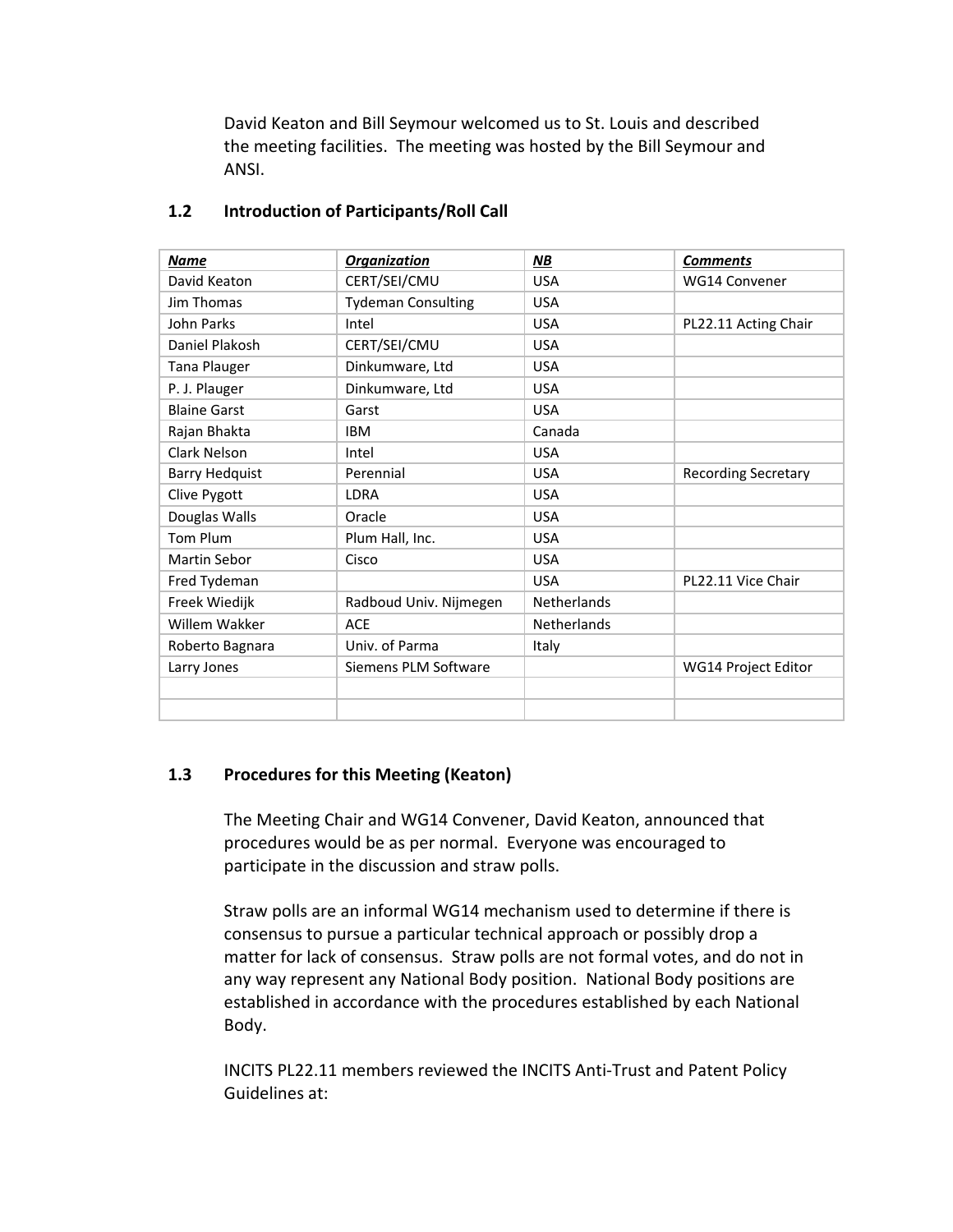## [http://www.incits.org/standards](http://www.incits.org/standards-information/legal-info)‐information/legal‐info

All 'N' document numbers in these minutes refer to JTC1 SC22/WG14 documents unless otherwise noted.

The primary emphasis of this meeting was to review the progress of our subgroups, consider proposals for new work, and work on Defect Reports.

Barry Hedquist was the Recording Secretary for the meeting.

## **1.4 Approval of Previous Minutes (**N1820**)**

Several typos from were reported by various members and corrected.

The minutes were approved by unanimous consent with those changes.

Final Minutes from Parma will be N1883 Draft Minutes from St. Louis will be N1884

## **1.5 Review of Action Items and Resolutions (Hedquist)**

ACTION: Clark to take N1777 Part 5 to WG21.

ACTION: Clark to investigate what WG21 has done about DR 406/Core Issue 1466.

ACTION: Clark to investigate what WG21 has done about DR 407 / WG21 Library Issue 2130. DONE ‐ Incorporated into C++ 2014.

ACTION: Blaine to write paper with proposed TC for DR 423

ACTION: Blaine to go back to Shao Miller for more input on DR 427

ACTION: Blaine to write paper on DR 431

ACTION: Benito to ask Nick for more input and a new TC for DR 437

ACTION: Blaine to write a Proposed Committee Response to DR 442

ACTION: Blaine to write a Proposed Committee Response to DR 443

ACTION: Blaine to add link to N1804 to Committee Discussion in DR 444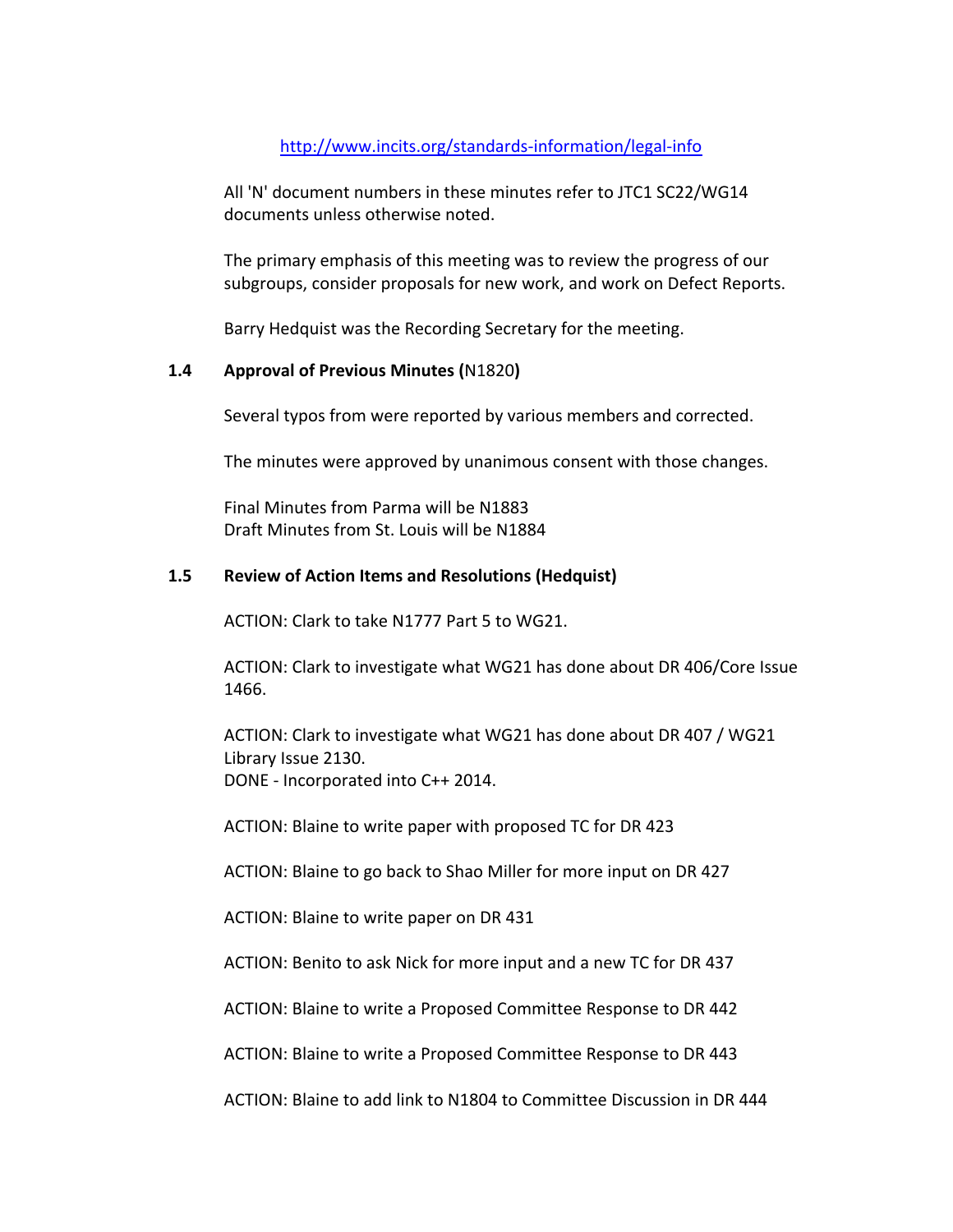ACTION: Blaine to add link to N1804 to Committee Discussion in DR 445

ACTION: Martin to provide better words for DR 450

ACTION: Blaine to write Proposed Committee Response to DR 451

ACTION: Sebor to rewrite N1812/DR 461 to remove const, add allocated storage.

ACTION: Rajan to propose new words for DR 453.

ACTION: Clive to propose Secure C rule about arrays.

## **1.6 Approval of Agenda (N1878)**

Revisions to Agenda: posted on the Wiki Added Items: None Deleted Items: None Agenda approved by unanimous consent.

## **1.7 Identify National Body Delegations**

US, Canada.

#### **2. Reports on Liaison Activities**

#### **2.1 SC 22 (Plum)**

Will meet in Madrid in September 2014. Will meet in Hawaii in September 2015 hosted by Plum Hall.

#### **2.2 PL22.11/WG 14 (Keaton)**

This is David Keaton's first meeting of many as Convener of WG21. Congratulations!

#### **2.3 PL22.16/WG 21 (Plum)**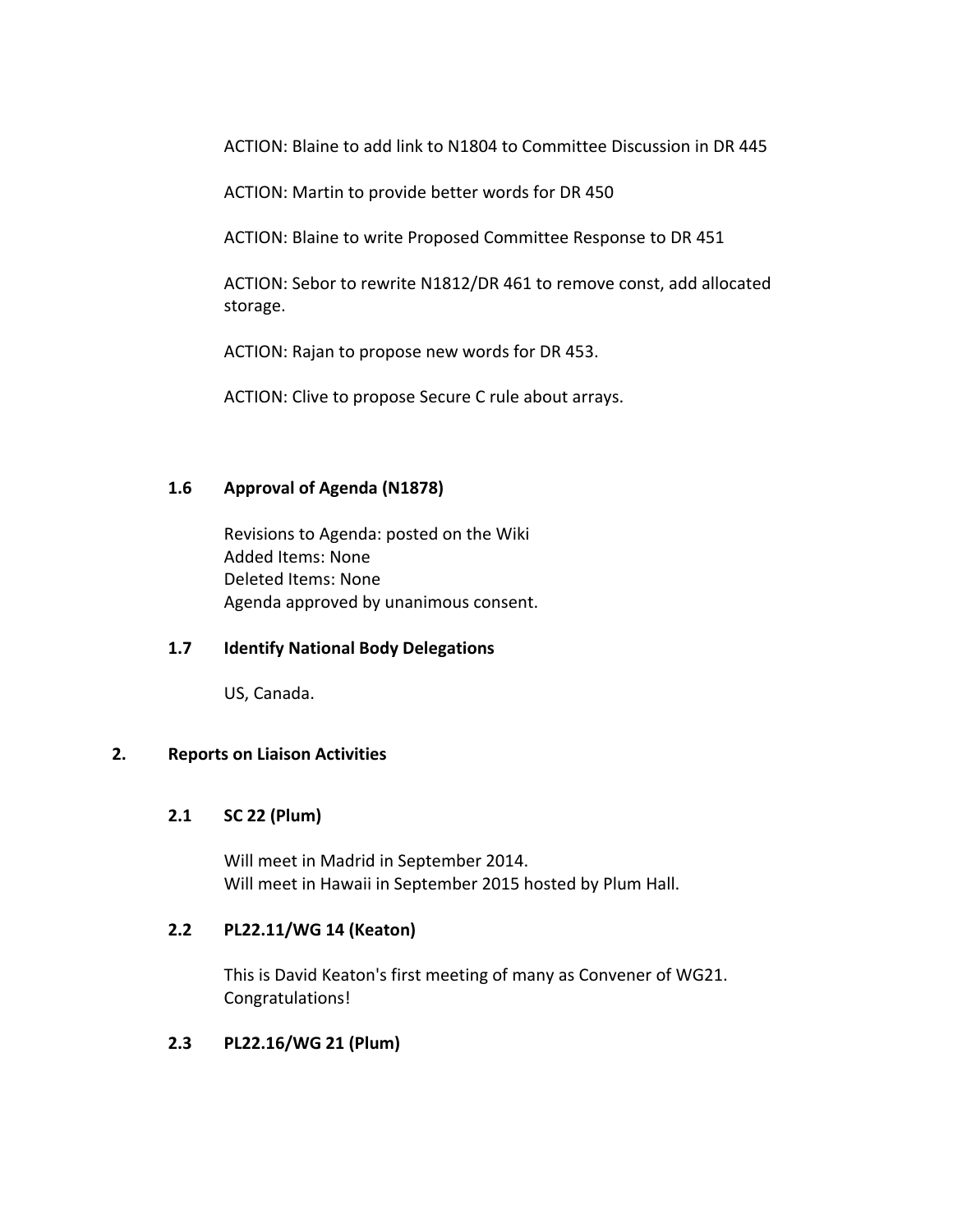The ballot is now closed for C++14 and the committee is responding to comments. WG21 and PL22.16 will meet in Champaign‐Urbana next week. The C++14 standard is expected to be published in 2014.

## **2.4 PL22 (Plum)**

Nothing relevant to WG14 to report.

## **2.5 WG 23 (Plum)**

*WG 23 has completed its work. The US has proposed a letter ballot to disband and SC22 has accepted that proposal. The letter ballot will close July 1st and the expectation is that the group will disband.Status??*

## **2.6 MISRA C (Pygott)**

*The MISRA C committee is currently doing maintenance work. Issue 3 is C99. There is talk about Issue 4 (C11) but it hasn't yet gained any traction*

## **2.7 Other Liaison Reports**

## **3. Reports from Study Groups**

**3.0 C Floating Point Activity Report**

## **3.1 CPLEX Activity Report (Parks)**

*CPLEX continues to hold well‐attended, bi‐weekly teleconferences. Clark is serving as both chair and project editor. The group now has a base document written in LaTeX that includes specifications for counted loops, parallel loops, and parallel loop hint parameters. Several people praised the group's positive, on‐going connections to both the OpenMP and C++ communities.*

## **4. Teleconference Meeting Reports**

**4.1 Report on Any Teleconference Meetings Held** 

## **5. Future Meetings**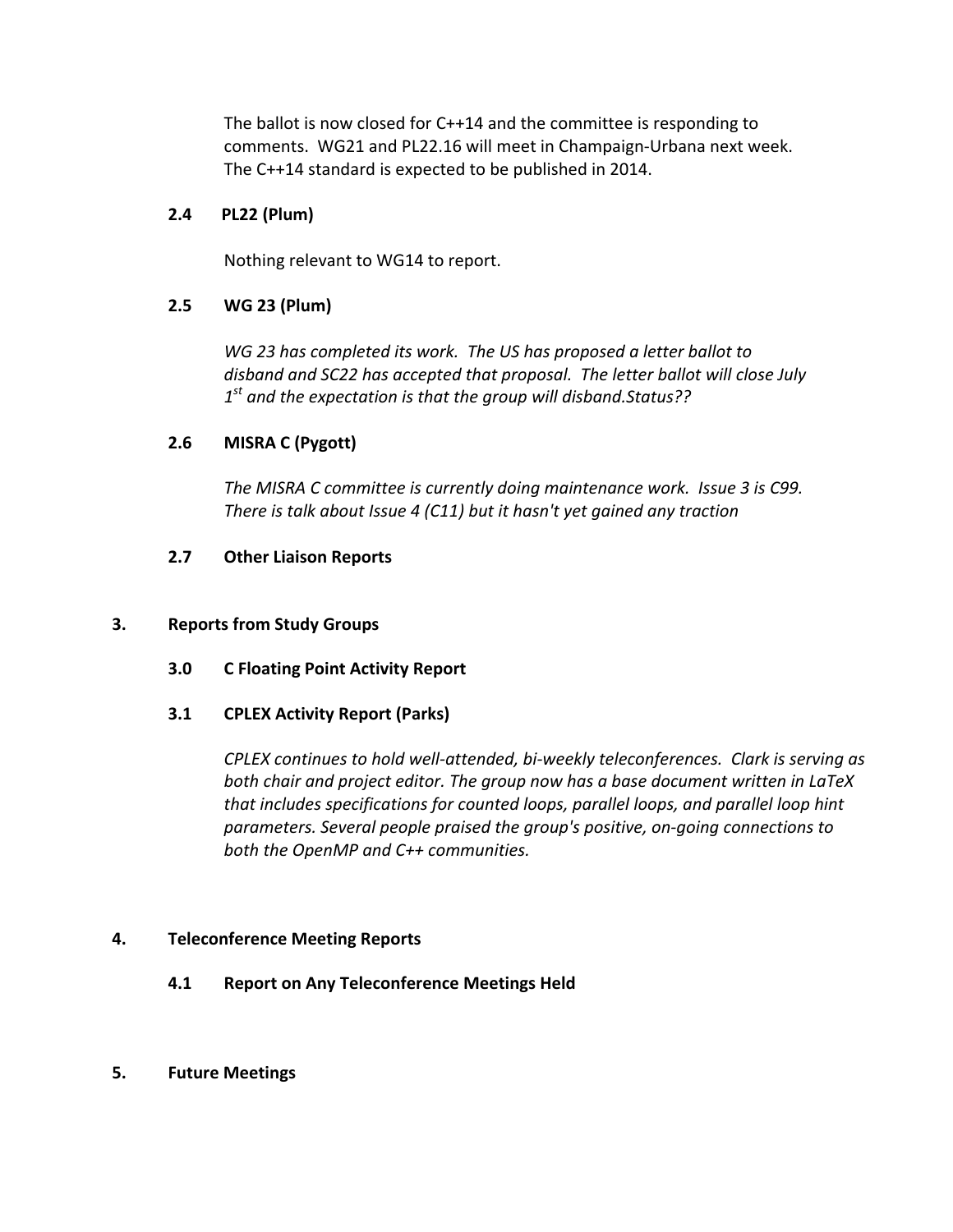## **5.1 Future Meeting Schedule**

- Spring 2015 Lysaker, Norway, 13–17 April 2015
- Fall 2015 Kona HI, USA, 26‐30 Oct 2015

If anybody wants to host a future meeting please contact David Keaton. We are looking for a host in Europe for the Spring 2016 meeting.

## **5.2 Future Mailings**

- Post St. Louis: 01-Dec-2014
- Pre Lysaker : 16‐Mar‐2015
- Post Lysaker: 04‐May‐2015
- Pre Kona: 28‐Sept‐2015
- Post Kona: 30‐Nov‐2015

#### **6. Document Review**

- **6.1 Proposed Responses to PDTS 18661‐3 Ballot Comments,** [N [1868](http://www.open-std.org/jtc1/sc22/wg14/www/docs/n1868.pdf)]
- **6.2 Proposed Responses to PDTS 18661‐4 Ballot Comments** [N [1869\]](http://www.open-std.org/jtc1/sc22/wg14/www/docs/n1869.pdf)
- **6.3 Alternate Exception Handling Syntax for PDTS 18661‐5** [N [1841\]](http://www.open-std.org/jtc1/sc22/wg14/www/docs/n1841.pdf)
- **6.4 Integer Precision BIts [N1848]**
- **6.5 C11, Annex G: Corrections and Feature Requests [N1867] (Tydeman)**
- **6.6 Proposed new rule for TS 17961 [N1860] (Pygott)**
- **6.7 Adding Classes to C [N1875] (Abramson)**
- **6.8 Access specifiers for structures in C. [N1867] (Abramson)**
- **6.9 Single chain plus link inheritance for C. [N1877] (Abramson)**
- **6.10 CPLEX: Extensions for Parallel Programming [N1862] (Nelson)**
- **6.11 Lock Ownership vs. Thread Termination [N1881] (Riegel) (possible DR)**

**6.12 mtx\_trylock should be allowed to fail spuriously [N1882] (Reigle) (Boehm) (possible DR)**

**6.13**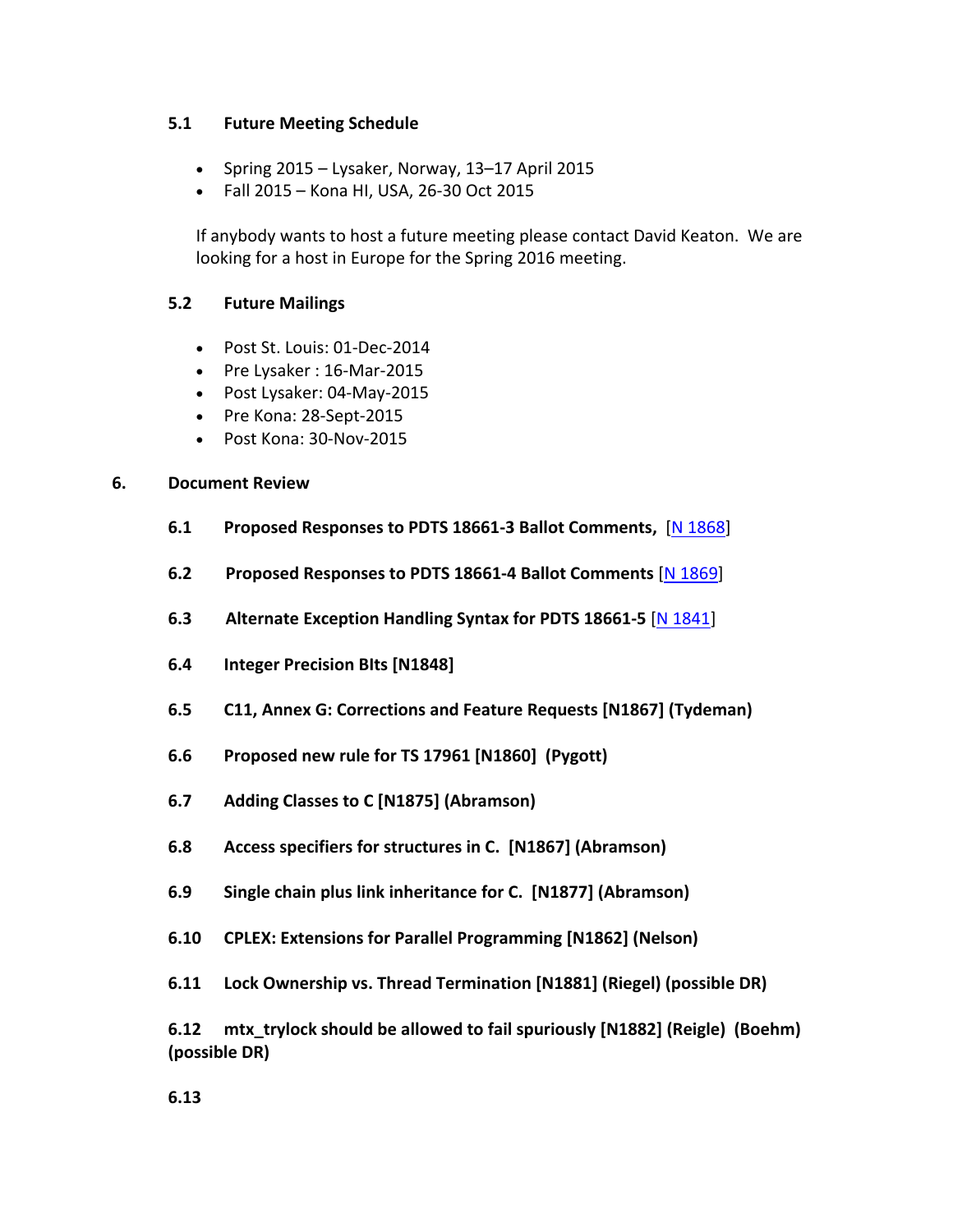## **7. Defect Reports**

## **7.1 Discussion of the Defect Report Process**

There was discussion about the minutes from our Defect Report sessions. Some felt it was important that they capture committee sentiment and not fine details of the conversation, lest they discourage people from freely expressing their opinions and changing their minds for fear of being viewed as inconsistent.

John reviewed some aspects of our current process:

- Any time a DR is changed it moves back to Open. During the next meeting, if it isn't changed, it may move from Open to Review. The meeting after that, if it isn't changed, it may move from Review to Closed.
- DRs can be submitted by: national bodies, the Project Editor, or the Convener. John noted, however, that we do not want to stifle input and generally treat any defect as a DR.
- When the committee changes its mind on a Technical Corrigendum, it replaces the existing words "below the line" and does not, in general, save the history. There has been no need for that complexity.
- Proposed TC's that come from the committee are generally presented as separate documents. They are not written directly into the Defect Reports.

For this meeting, Blaine chaired the DR session and Douglas served as recording secretary (in addition to JP who was taking the minutes for the WG14 meeting). Blaine's said his goal was to get all of the DR changes agreed to out in the post-Parma mailing.

## **7.2 ISO/IEC 9899:2011 Defect Reports**

## **7.2.1 Possible Defect Report: Atomic flag type and operations [N [1776](http://www.open-std.org/jtc1/sc22/wg14/www/docs/n1776.htm)] (Tydeman)**

Accepted as a defect. Becomes DR 453.

## **7.2.2 Possible Defect Report: ATOMIC\_VAR\_INIT [N [1777\]](http://www.open-std.org/jtc1/sc22/wg14/www/docs/n1777.htm) (Tydeman)**

The committee handled the 5 points in this paper individually.

1. ATOMIC VAR INIT does not set the state of the atomic object; it only sets the value

Committee sentiment was that this is not a defect

**6.14**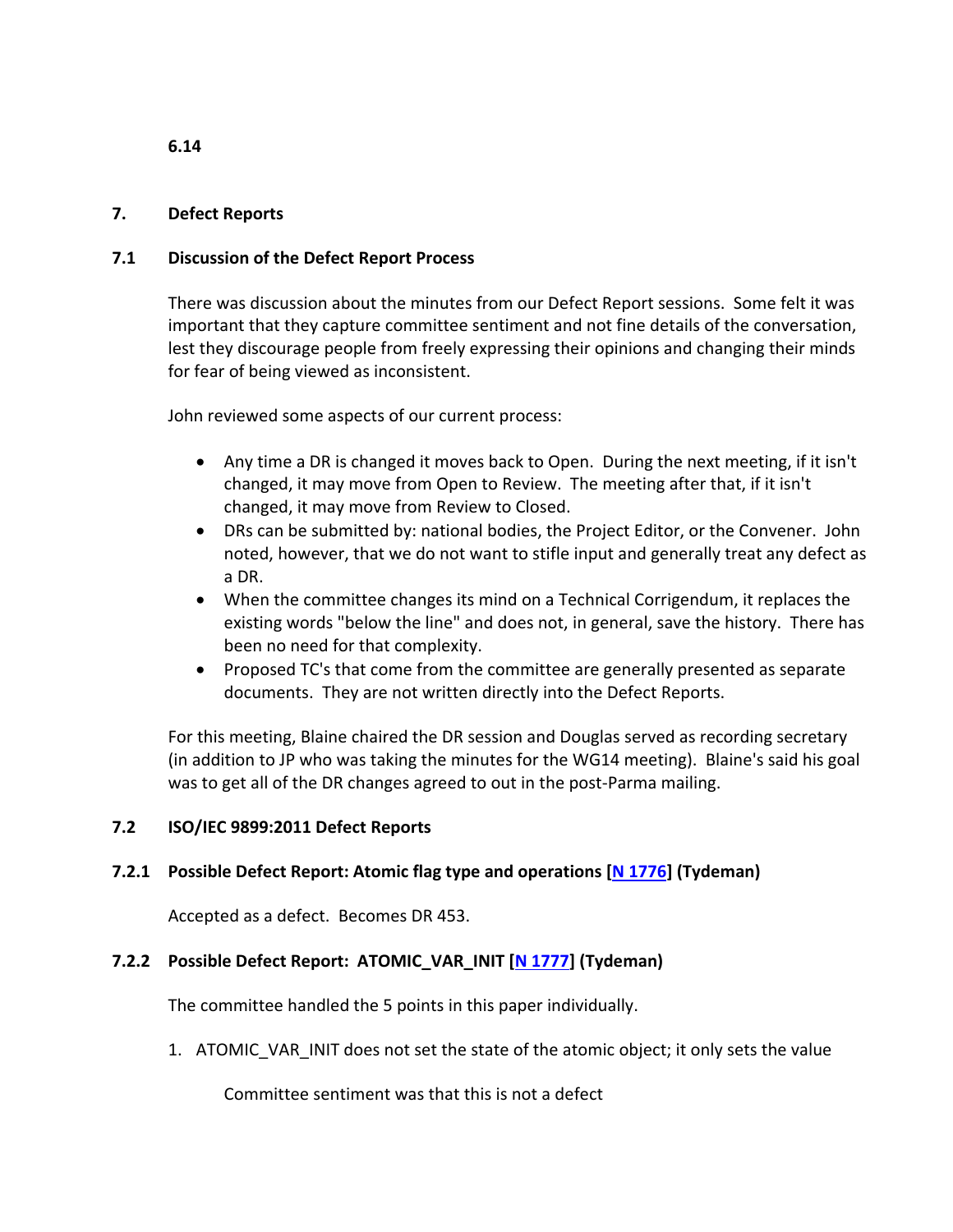2. "initialization‐compatible" is not defined

The committee was divided here. Some thought that we don't need to define this term since it is being used in a normal English way. Others thought that it looks like a "defined" term but we don't give it a formal definition. We agreed to ask the author to propose better words.

3. ATOMIC VAR INIT is not usable in assignment to an atomic object

This is a question and not a defect. The committee has always accepted both bugs and questions in Defect Reports, however, and so we accepted this as DR 454. See below for more discussion of this issue.

4. What should happen if ATOMIC\_VAR\_INIT(value) is used in context other than initializing an atomic object of the same type as the value?

This is also a question and not a bug. The answer is almost certainly "it would be (implicitly) undefined behavior". We decided to fold this into DR 454 and deal with it later. See below.

5. Zero initialization of static atomic objects in C requires more than in C++

The committee agreed that this is a good question. It was not discussed in Hans Boehm's liaison report from WG21 SG1. And we very much want to know what WG21 is thinking about it. They have a number of open issues in this area.

We agreed to make this into DR 455. We will also ask Clark to take this to WG21. It is discussed more below.

## **[ACTION: Clark to take N1777 Part 5 to WG21]**

## **7.2.3 Stability of indeterminate values in C11 [N [1793](http://www.open-std.org/jtc1/sc22/wg14/www/docs/n1793.pdf)] (Wiedijk)**

This paper raises issues Freek has encountered with his graduate student Robert Krebbers. It specifically asks whether the value of uninitialized variables can change without the program explicitly changing them. It also asks exactly when operations involving indeterminate values lead to undefined behavior.

DR [260](http://www.open-std.org/jtc1/sc22/wg14/www/docs/dr_260.htm) addresses these questions. At first the committee said that the bit pattern of an indeterminate value could NOT change without direct action of the program. Then in 2004 it changed its mind and said that the bit pattern of an indeterminate value COULD change without direct action of the program. This paper proposes we change our response to DR 260 back to the original statement.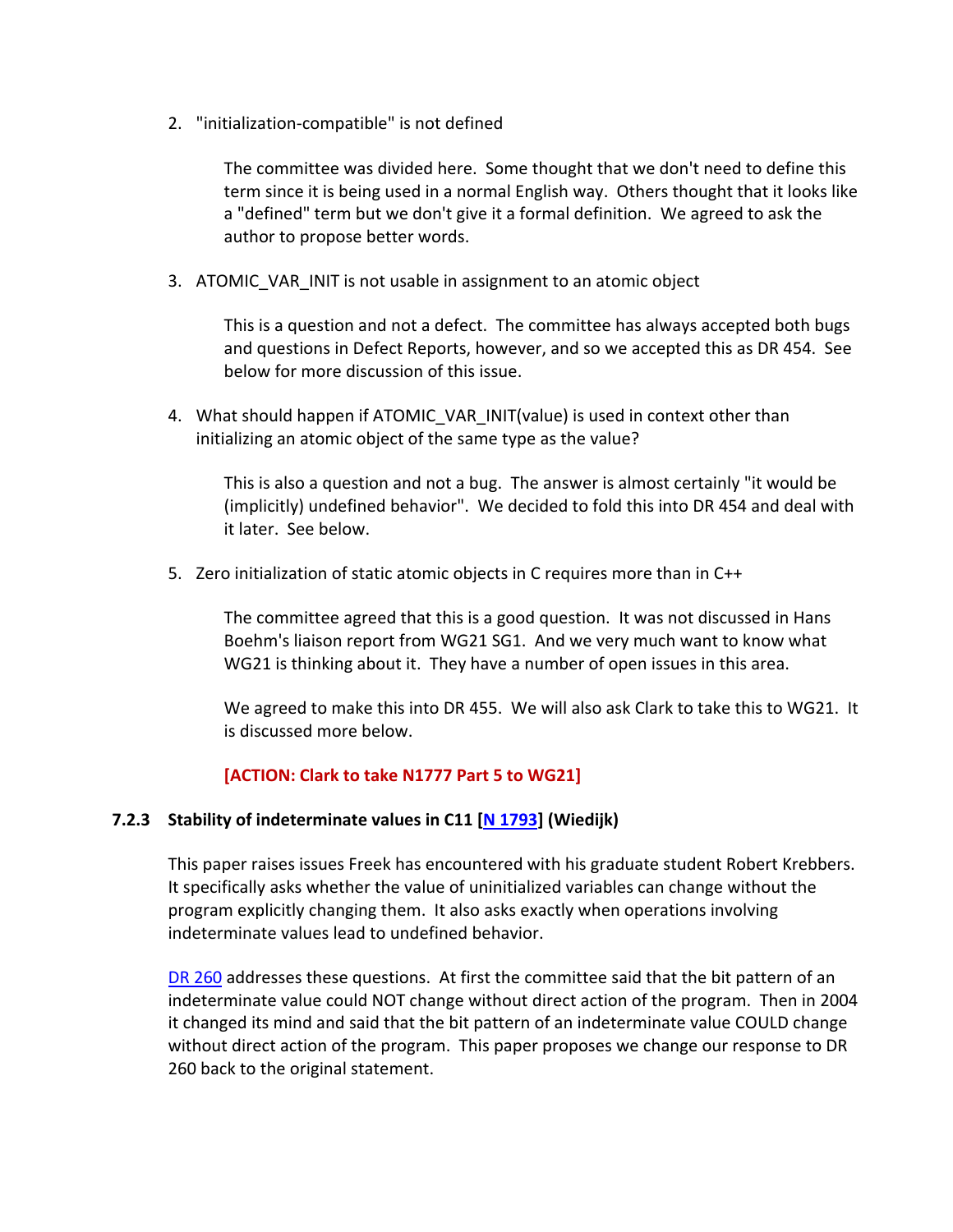There was lots of discussion about this. Some agreed with Freek that the standard currently doesn't allow for indeterminate values to wobble. Others stated that this would not impact their implementations since the optimizations that can take advantage of this are only enabled in non‐standards‐conforming modes.

Several committee members were strenuously opposed to requiring that compilers stabilize the values of uninitialized variables. They noted that performance is more important than theory here, especially since the practical implication of stabilizing uninitialized variables would be to allow users to rely on that in their code, a practice we don't want to support.

It was noted that whatever we decide here is likely to affect C++ too since our memory models in this area are consistent.

We cut the discussion off at this point, agreeing to take it up again when we got the Defect Reports. See DR 451 below.

## **7.2.4 Possible Defect Report: UINT***N***\_C [N [1798\]](http://www.open-std.org/jtc1/sc22/wg14/www/docs/n1798.htm) (Bhakta)**

Committee sentiment: this is a defect. Assigned DR 456.

#### **7.2.5 Correcting the definition of ctime\_s [N [1802](http://www.open-std.org/jtc1/sc22/wg14/www/docs/n1802.htm)] (Keaton)**

Committee sentiment: this is a cut‐and‐paste mistake. Assigned DR 457.

## **7.2.6 Atomic issues in [DR423](http://www.open-std.org/jtc1/sc22/wg14/www/docs/dr_423.htm) and [DR431](http://www.open-std.org/jtc1/sc22/wg14/www/docs/dr_431.htm) [N [1803](http://www.open-std.org/jtc1/sc22/wg14/www/docs/n1803.htm)] (Garst)**

Deferred until later in the meeting.

#### **7.2.7 Discussions on [DR440,](http://www.open-std.org/jtc1/sc22/wg14/www/docs/dr_440.htm) [DR441](http://www.open-std.org/jtc1/sc22/wg14/www/docs/dr_441.htm), [DR442,](http://www.open-std.org/jtc1/sc22/wg14/www/docs/dr_442.htm) [DR444,](http://www.open-std.org/jtc1/sc22/wg14/www/docs/dr_444.htm) and [DR445](http://www.open-std.org/jtc1/sc22/wg14/www/docs/dr_445.htm) [N [1804](http://www.open-std.org/jtc1/sc22/wg14/www/docs/n1804.htm)] (Garst)**

Deferred until later in the meeting.

#### **7.2.8 ATOMIC\_XXX\_LOCK\_FREE macros not constant expressions [N [1806\]](http://www.open-std.org/jtc1/sc22/wg14/www/docs/n1806.htm) (Sebor)**

This is discussed in message [13216](http://www.open-std.org/jtc1/sc22/wg14/13216) on the reflector.Committee sentiment: this is a defect. Assigned DR 458.

#### **7.2.9 atomic\_load missing const qualifier [N [1807\]](http://www.open-std.org/jtc1/sc22/wg14/www/docs/n1807.htm) (Sebor)**

Committee sentiment: this is a defect. Assigned DR 459.

#### **7.2.10 aligned\_alloc underspecified [N [1808](http://www.open-std.org/jtc1/sc22/wg14/www/docs/n1808.htm)] (Sebor)**

Committee sentiment: this is a defect. Assigned DR 460.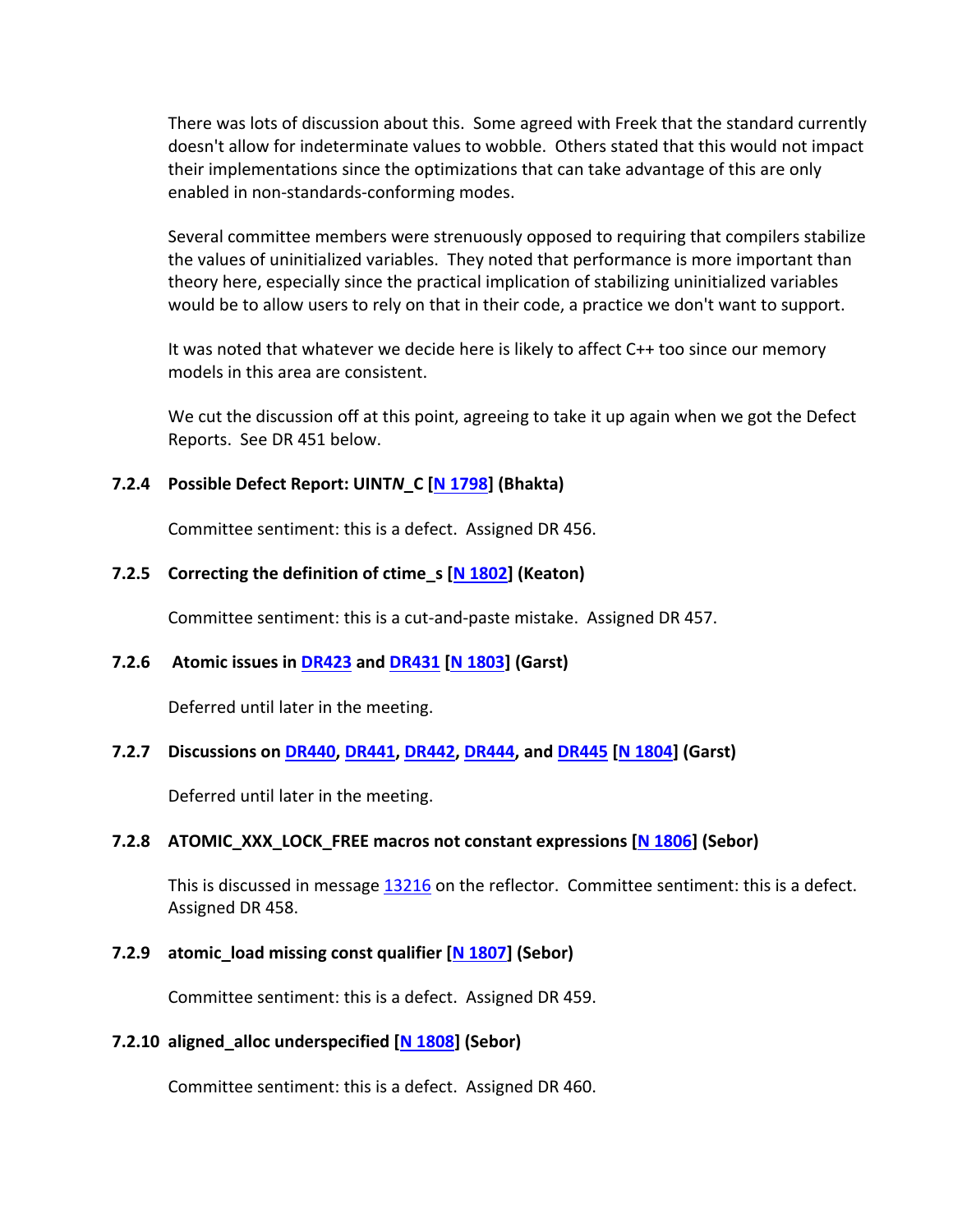## **7.2.11 Problems with references to objects in signal handlers [N [1812\]](http://www.open-std.org/jtc1/sc22/wg14/www/docs/n1812.htm) (Sebor)**

Deferred until Martin calls in on Tuesday. Assigned DR 461.

## **7.2.12 Clarifying objects accessed in signal handlers [N [1813\]](http://www.open-std.org/jtc1/sc22/wg14/www/docs/n1813.htm) (Seacord)**

Committee sentiment: this is a defect. Assigned DR 462.

## **7.2.13 Harmonizing left‐shift with C++14 [N [1817\]](http://www.open-std.org/jtc1/sc22/wg14/www/docs/n1817.htm) (Ballman)**

The committee expressed concern that C++ is making this change. It has been undefined behavior in C from the start. In any case, we agreed that it is a feature request and not a defect in the standard.

We decided to create Standing Document 3 [N [1826\]](http://www.open-std.org/jtc1/sc22/wg14/www/docs/n1826.htm) to track open feature requests, and then add this to that document. We also assigned this DR 463 and will respond in the DR that we are tracking this as a feature request.

# **Discussion of Defect Reports in REVIEW Status**

**DR [413](http://www.open-std.org/jtc1/sc22/wg14/www/docs/dr_413.htm) – REVIEW**

**Moved to CLOSED**

**DR [416](http://www.open-std.org/jtc1/sc22/wg14/www/docs/dr_416.htm) – REVIEW** 

**Moved to CLOSED**

**DR [424](http://www.open-std.org/jtc1/sc22/wg14/www/docs/dr_424.htm) – REVIEW** 

**Moved to CLOSED**

## **DR [426](http://www.open-std.org/jtc1/sc22/wg14/www/docs/dr_426.htm) – REVIEW**

**Moved to CLOSED**

**DR [429](http://www.open-std.org/jtc1/sc22/wg14/www/docs/dr_429.htm) – REVIEW** 

**Moved to CLOSED**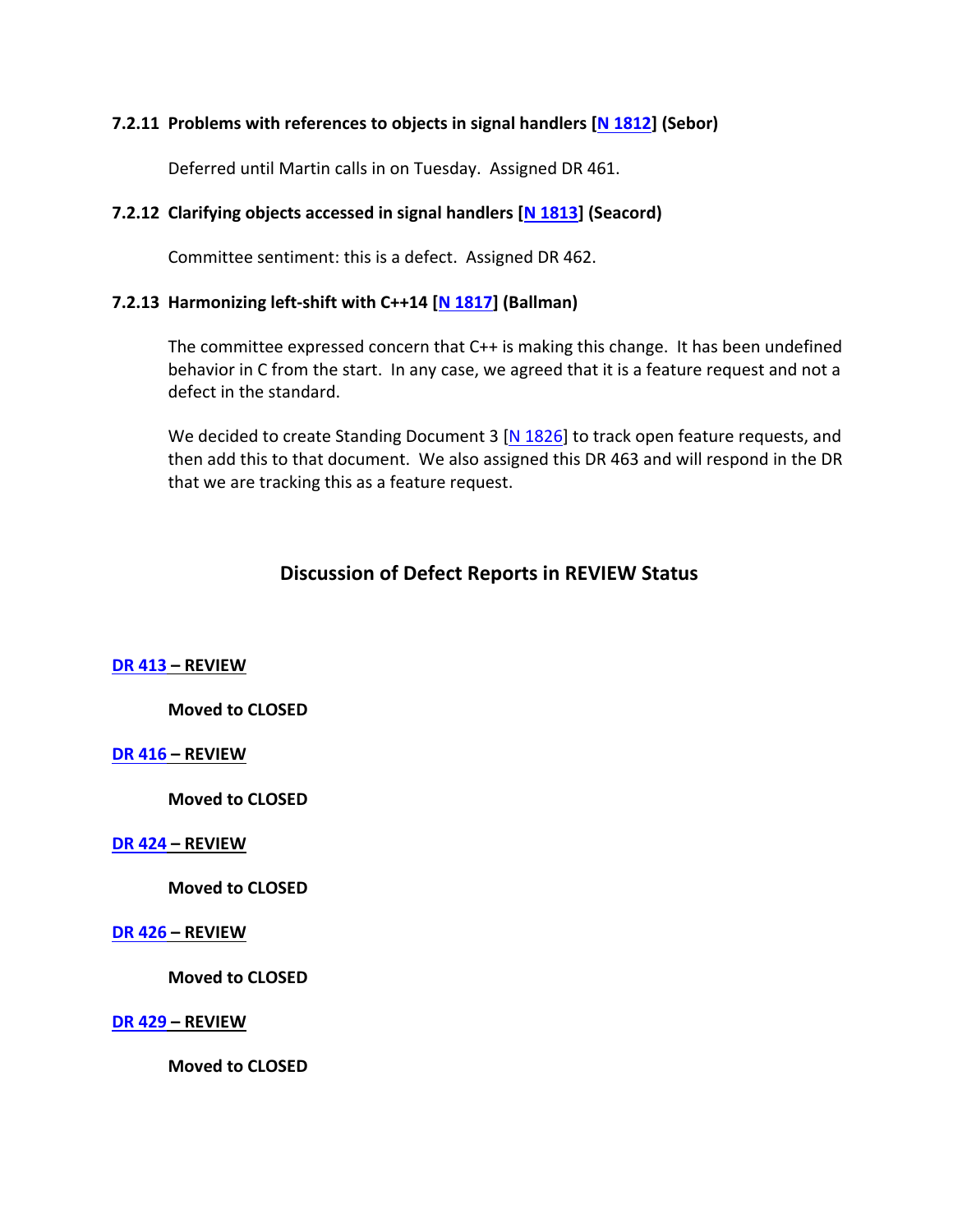#### **DR [433](http://www.open-std.org/jtc1/sc22/wg14/www/docs/dr_433.htm) – REVIEW**

**Moved to CLOSED**

#### **DR [434](http://www.open-std.org/jtc1/sc22/wg14/www/docs/dr_435.htm) – REVIEW**

**Moved to CLOSED**

#### **DR [435](http://www.open-std.org/jtc1/sc22/wg14/www/docs/dr_435.htm) – REVIEW**

**Moved to CLOSED**

#### **DR [436](http://www.open-std.org/jtc1/sc22/wg14/www/docs/dr_436.htm) – REVIEW**

**Moved to CLOSED**

#### **DR [441](http://www.open-std.org/jtc1/sc22/wg14/www/docs/dr_441.htm) – REVIEW**

**Moved to CLOSED**

#### **DR [446](http://www.open-std.org/jtc1/sc22/wg14/www/docs/dr_446.htm) – REVIEW**

**Moved to CLOSED**

#### **DR [447](http://www.open-std.org/jtc1/sc22/wg14/www/docs/dr_447.htm) – REVIEW**

**Moved to CLOSED**

#### **DR [448](http://www.open-std.org/jtc1/sc22/wg14/www/docs/dr_448.htm) – REVIEW**

**Moved to CLOSED**

# **Discussion of Defect Reports in OPEN Status**

**DR [406](http://www.open-std.org/jtc1/sc22/wg14/www/docs/dr_406.htm) – OPEN Visible sequences of side effects are redundant**

**[ACTION: Clark to investigate what C++ committee has done about DR 406/ Core Issue 1466]**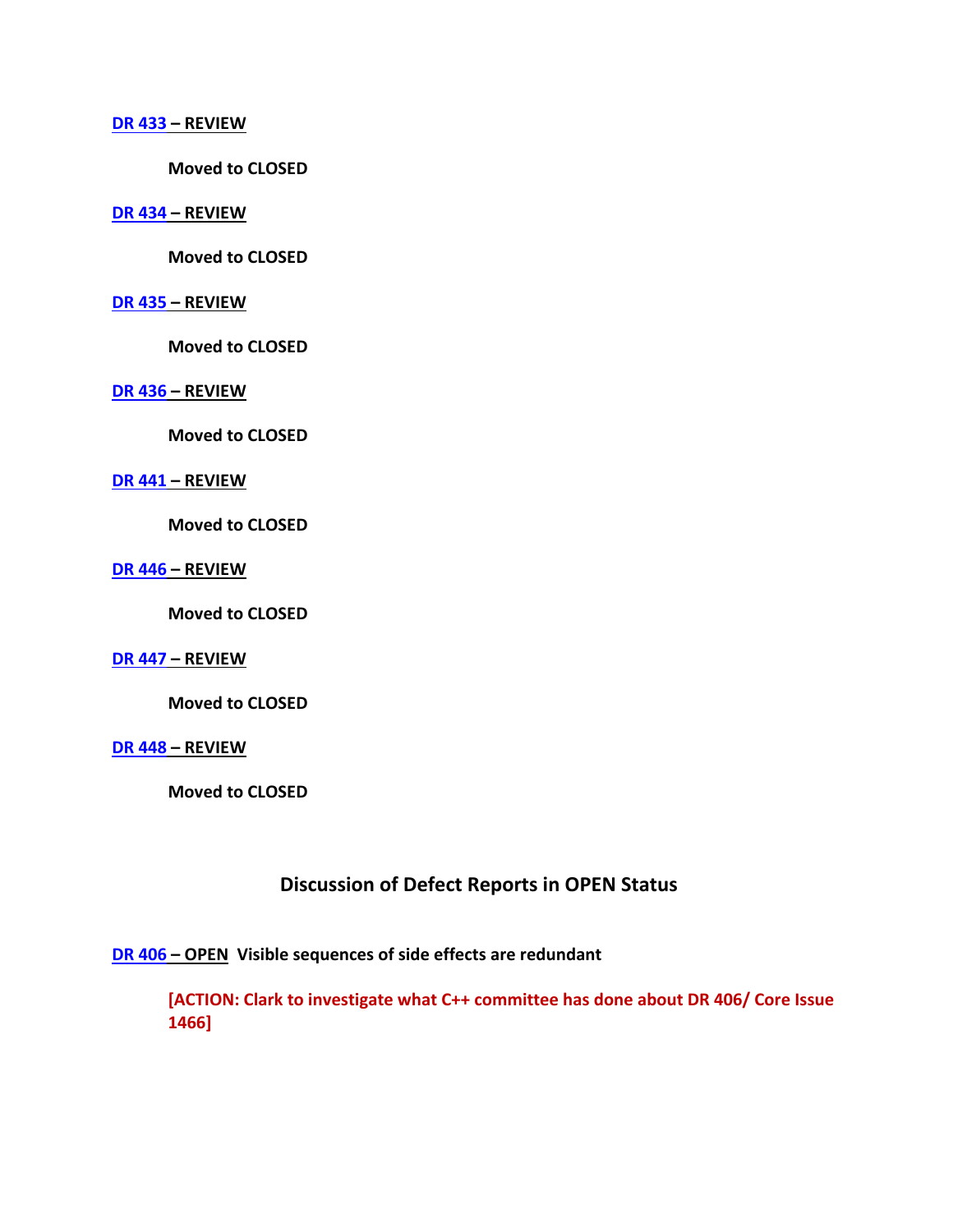*Clark Nelson was asked to check on the status of WG21 Core Issue 1466. A check of the DIS for C++2014 shows the proposed wording was approved and incorporated into C++2014 as shown below:*

# **10.1 [intro.multithread]**

16 The value of an atomic object *M*, as determined by evaluation *B*, shall be the value stored by some side effect *A* that modifies *M*, where *B* does not happen before *A*. [ *Note:* The set of such side effects is also restricted by the rest of the rules described here, and in particular, by the coherence requirements below. *—end note* ]

22 [ *Note:* The value observed by a load of an atomic depends on the "happens before" relation, which depends on the values observed by loads of atomics. The intended reading is that there must exist an association of atomic loads with modifications they observe that, together with suitably chosen modification orders and the "happens before" relation derived as described above, satisfy the resulting constraints as imposed here. *—end note* ]

25 [ *Note:* Compiler transformations that introduce assignments to a potentially shared memory location that would not be modified by the abstract machine are generally precluded by this standard, since such an assignment might overwrite another assignment by a different thread in cases in which an abstract machine execution would not have encountered a data race. This includes implementations of data member assignment that overwrite adjacent members in separate memory locations. Reordering of atomic loads in cases in which the atomics in question may alias is also generally precluded, since this may violate the coherence rules. *—end note* ]

## **29.3 [atomics.order]**

3 There shall be a single total order *S* on all memory\_order\_seq\_cst operations, consistent with the "happens before" order and modification orders for all affected locations, such that each memory order seq cst operation *B* that loads a value from an atomic object *M* observes one of the following values:

— the result of the last modification *A* of *M* that precedes *B* in *S*, if it exists, or

— if *A* exists, the result of some modification of *M* that is not memory\_order\_seq\_cst and that does not happen before *A*, or

— if *A* does not exist, the result of some modification of *M* that is not memory order seq cst.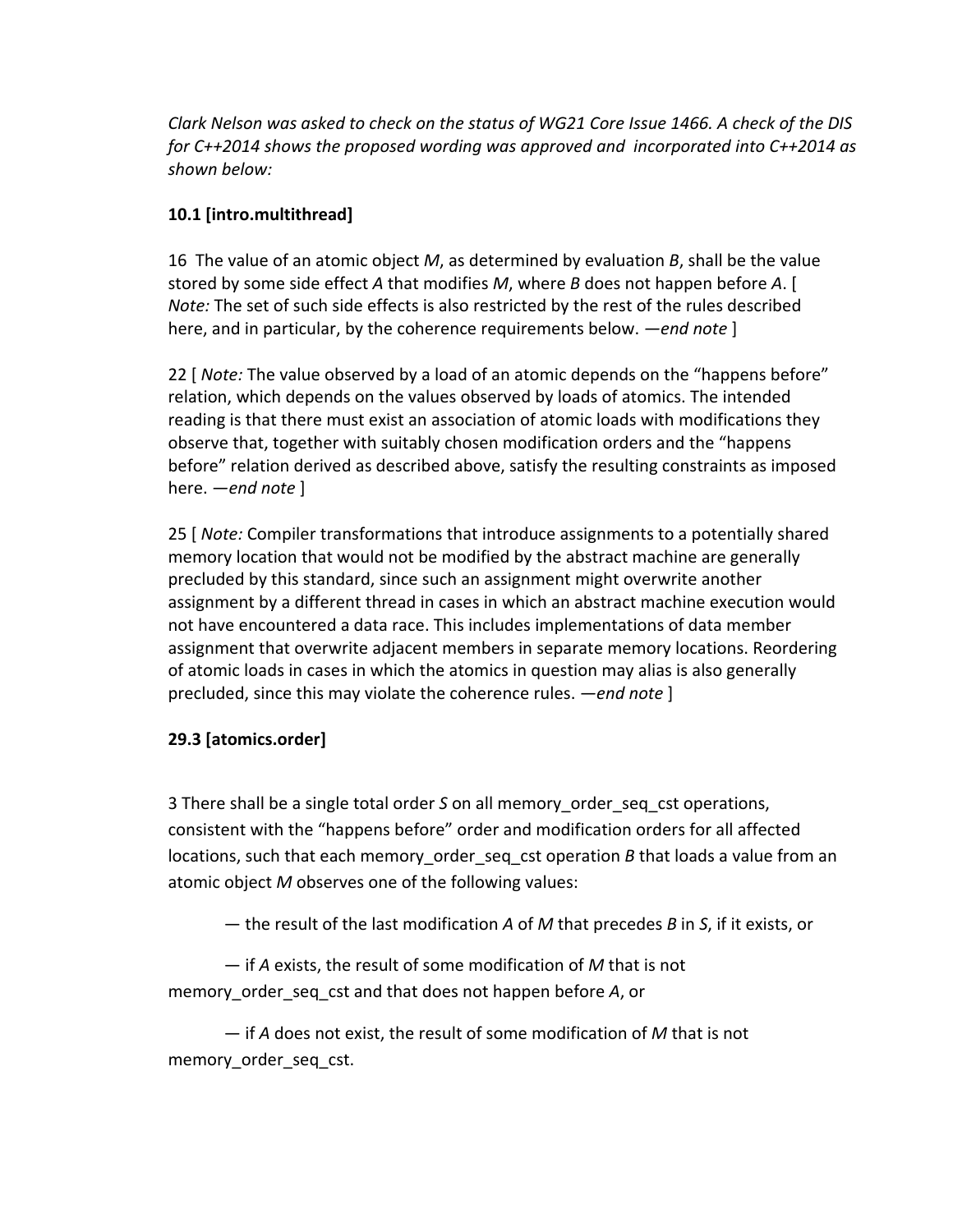[ *Note:* Although it is not explicitly required that *S* include locks, it can always be extended to an order that does include lock and unlock operations, since the ordering between those is already included in the "happens before" ordering. *—end note* ]

## **DR [407](http://www.open-std.org/jtc1/sc22/wg14/www/docs/dr_407.htm) – OPEN memory\_order\_seq\_cst fence sequencing rules**

## *[ACTION: Clark to investigate what C++ committee has done about DR 407]*

*This DR is also WG21 Library Issue 2130. The proposed resolution below was included in C++ 2014, which has just been approved and should be published this year.*

*Clause 29.3, paragraph 7 & 8.*

*7 For atomic modifications A and B of an atomic object M, B occurs later than A in the modification order of M if:*

*— there is a memory\_order\_seq\_cst fence X such that A is sequenced before X, and X precedes B in S,*

*or*

*— there is a memory\_order\_seq\_cst fence Y such that Y is sequenced before B, and A precedes Y in S, or*

*— there are memory\_order\_seq\_cst fences X and Y such that A is sequenced before X, Y is sequenced before B, and X precedes Y in S.*

*8 [ Note: memory\_order\_seq\_cst ensures sequential consistency only for a program that is free of data races and uses exclusively memory\_order\_seq\_cst operations. Any use of weaker ordering will invalidate this guarantee unless extreme care is used. In particular, memory\_order\_seq\_cst fences ensure a total order only for the fences themselves. Fences cannot, in general, be used to restore sequential consistency for atomic operations with weaker ordering specifications. —end note ]*

## **DR [423](http://www.open-std.org/jtc1/sc22/wg14/www/docs/dr_423.htm) – OPEN under specification for qualified rvalues**

## *[ACTION: Blaine to write paper with proposed TC for DR 423]*

*This DR asks whether type generic macros should differentiate between atomic and the corresponding non‐atomic types.*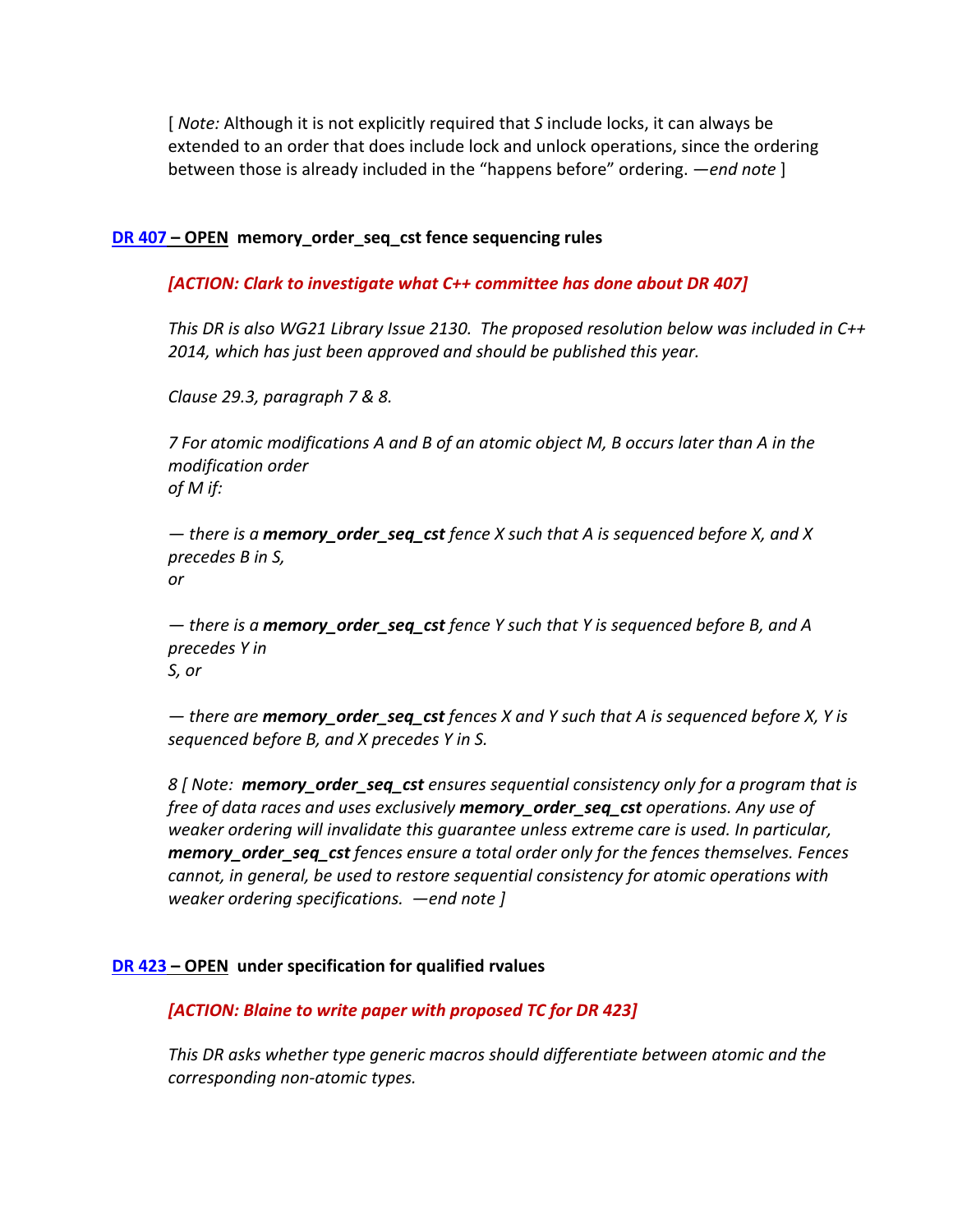*Blaine wrote [N1803](http://www.open-std.org/jtc1/sc22/wg14/www/docs/n1803.htm) to discuss this question and related DR [431](http://www.open-std.org/jtc1/sc22/wg14/www/docs/dr_431.htm) which asks for guidance on atomic\_compare\_exchange. In that paper, he discusses the possibility of using padding byte(s) to provide locks. But since he knew of no existing or proposed implementations that did that, he was comfortable recommending a solution that would remove the possibility of such an implementation.*

*Since submitting the paper, Blaine has learned that there are indeed implementations that have taken that path. And since he didn't want to break them, he withdrew the suggestion he made in N1803 and intends to write another paper with a different proposed TC. Leave OPEN.*

## **DR [427](http://www.open-std.org/jtc1/sc22/wg14/www/docs/dr_427.htm) – OPEN Function Parameter and Return Value Assignments**

*Several members of the committee were uncomfortable with the proposed wording changes. They were not yet convinced that changing from "assignment" to "initialization" would yield exactly the right set of promotions and conversions. They mentioned clearing up any possible confusion by writing specifically about qualifiers, but they didn't want to draft words to that affect during the meeting. It was decided instead go back to the author for more input.*

## *[ACTION: Blaine to go back to Shao Miller for more input on DR 427]*

*Blaine will add Committee Discussion capturing these thoughts. Leave OPEN.*

## *DR [431](http://www.open-std.org/jtc1/sc22/wg14/www/docs/dr_431.htm) – OPEN atomic\_compare\_exchange: what does it mean to say 2 structs compare equal?*

*Blaine wrote [N1803](http://www.open-std.org/jtc1/sc22/wg14/www/docs/n1803.htm) to discuss this and DR [423](http://www.open-std.org/jtc1/sc22/wg14/www/docs/dr_423.htm) (see above). That paper was predicated on the idea that size and alignment are not interesting but they ARE interesting.*

*The committee sentiment was that \_Atomic struct comparison should simply be disallowed (i.e. it is undefined behavior). Blaine offered to write a paper explaining this and addressing deeper issues around memcmp and memcpy. Leave OPEN.*

## *[ACTION: Blaine to write paper on DR 431]*

#### **DR [437](http://www.open-std.org/jtc1/sc22/wg14/www/docs/dr_437.htm) – OPEN clock overflow problems**

The committee felt like it needed input from Nick before proceeding. Leave **OPEN**.

**[ACTION: Benito to ask Nick for more input and a new TC for DR 437]**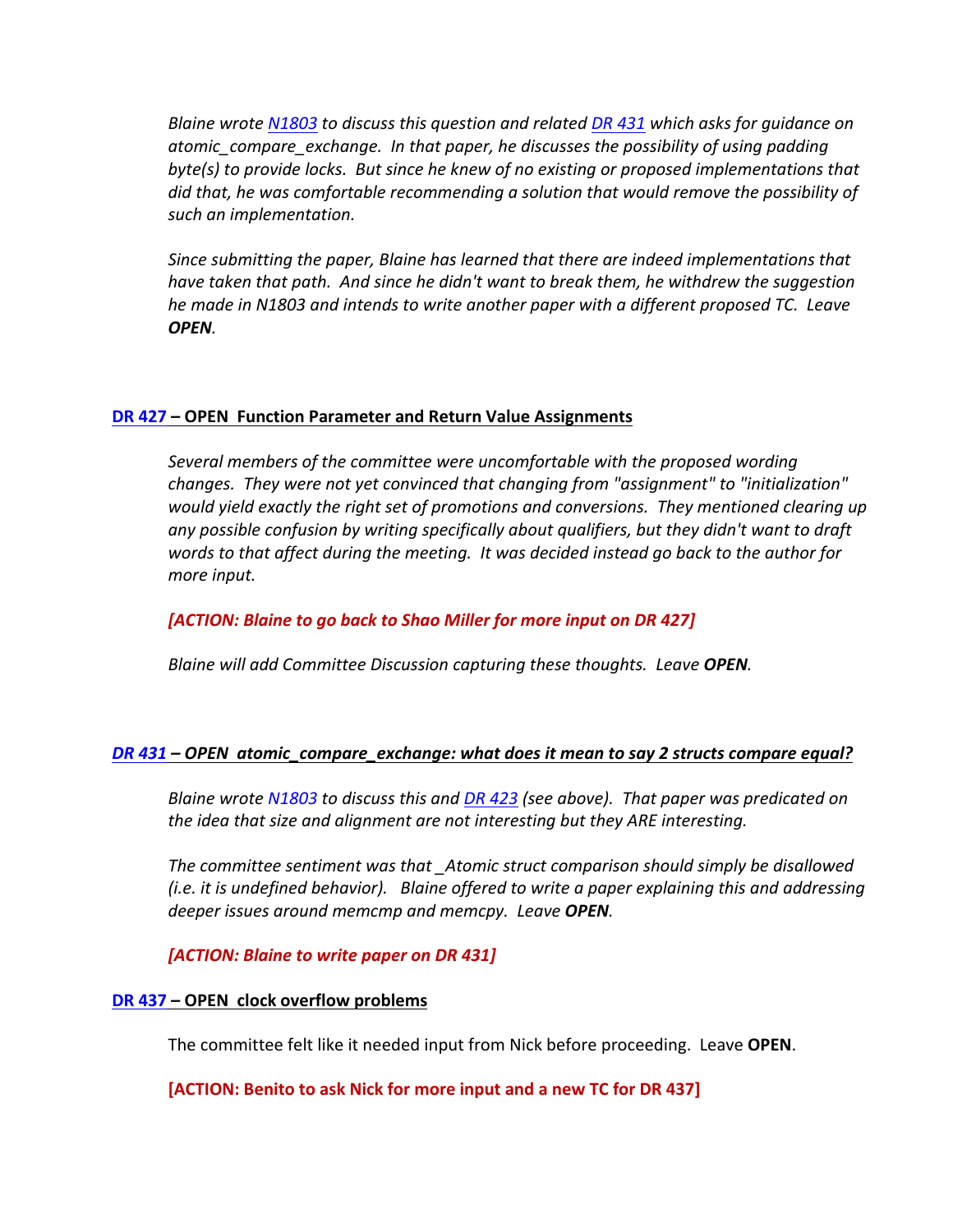## **DR [438](http://www.open-std.org/jtc1/sc22/wg14/www/docs/dr_438.htm) – OPEN ungetc/ungetwc file position after discarding push back**

At the Chicago meeting, the committee felt that the suggested words were almost correct but requested that the project editor suggest better wording. Larry provided these words in Parma:

#### Committee Discussion

Larry Jones pointed out that the Standard is correct as written because the intent is that the specified file position indicator is an intermediate state inside the file positioning function after the pushed-back characters are discarded but before the actual seek. That gives you a reliable file position from which to do the seek. It's not intended that the file positioning function doesn't set the file position indicator.

Bill Seymour suggested adding a footnote to avoid confusion.

Proposed Technical Corrigendum

Add a footnote to 7.21.7.10 paragraph 5, second sentence:

Note that a file positioning function may further modify the file position indicator after discarding any pushed‐back characters.

Add a footnote to 7.29.3.10 paragraph 5, second sentence:

Note that a file positioning function may further modify the file position indicator after discarding any pushed‐back wide characters.

## The committee accepted Larry's new words and will add to the DR. Leave **OPEN**.

#### **DR [439](http://www.open-std.org/jtc1/sc22/wg14/www/docs/dr_439.htm) – OPEN Issues with the definition of "full expression"**

The committee is waiting for more input from Clark. Leave **OPEN**.

#### **DR [440](http://www.open-std.org/jtc1/sc22/wg14/www/docs/dr_440.html) – OPEN Floating‐point issues in C11 from PDTS 18661‐1 UK review, Issue 1**

Joseph Myers authored [N1730](http://www.open-std.org/jtc1/sc22/wg14/www/docs/n1730.pdf) and [N1731](http://www.open-std.org/jtc1/sc22/wg14/www/docs/n1731.pdf), which gave rise to DR 440, DR 441, DR 442, DR 443, DR 444, and DR 445.

Blaine authored [N1804](http://www.open-std.org/jtc1/sc22/wg14/www/docs/n1804.htm) which gives additional information and suggestions for these defect reports.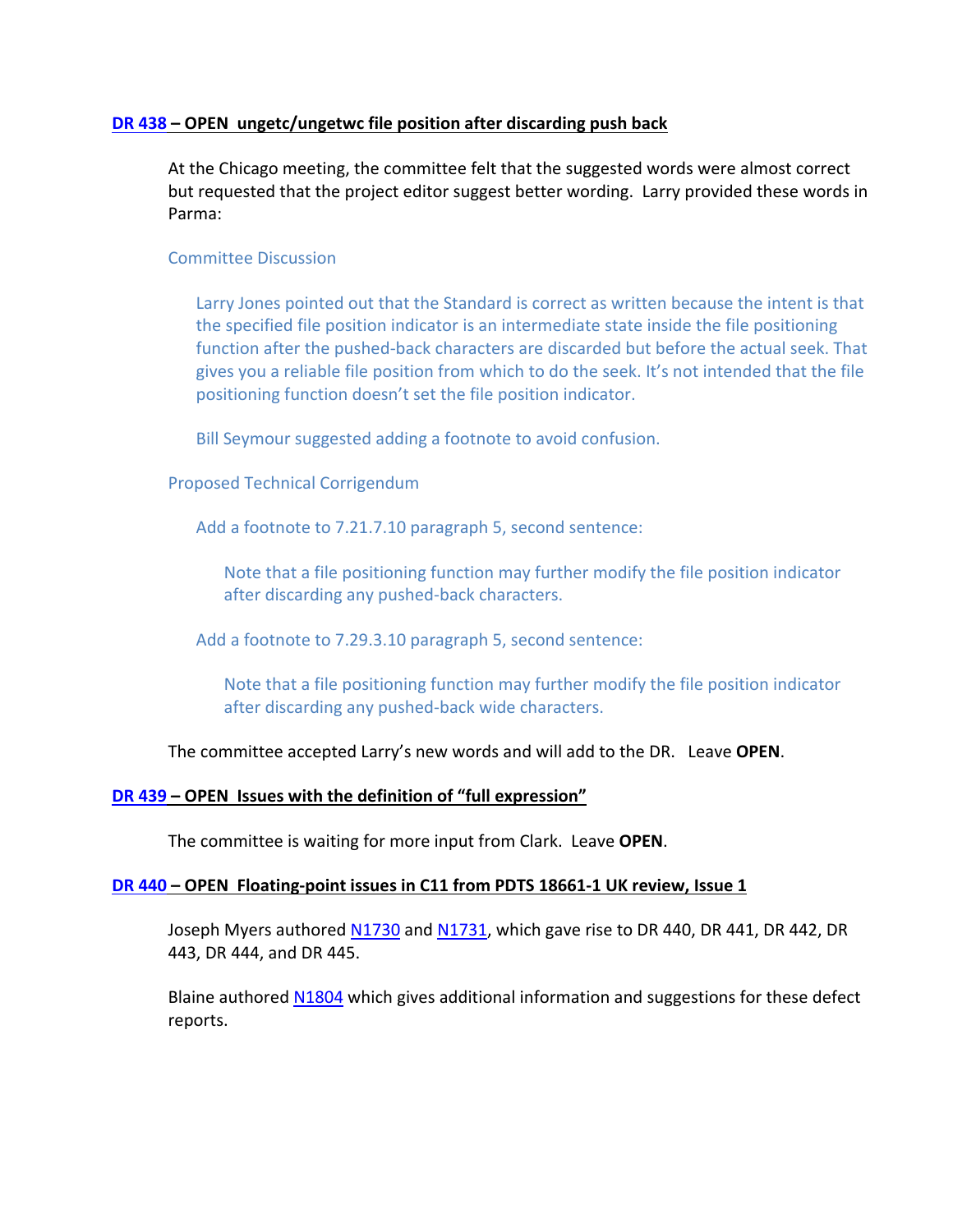In Parma, the committee agreed to move the second bullet in the "Suggested Committee Response" section in the DR 440 discussion of N1804 to the "Committee Response" section of the DR.

It was further decided that this is a feature request and not a defect. And since we don't want to lose track of our feature requests, we agreed to create a new standing document to track these.

**[ACTION: Benito to create Standing Document 3 and add DR 440] CLOSED**

SD3 is now [N1826](http://www.open-std.org/jtc1/sc22/wg14/www/docs/n1826.htm) and available on the website.

## **DR [441](http://www.open-std.org/jtc1/sc22/wg14/www/docs/dr_441.htm) – OPEN Floating‐point issues in C11 from PDTS 18661‐1 UK review, Issue 2**

Committee sentiment was that this is not a defect. Editorially, it was noted that the third bullet in the Proposed Committee Response should be F.2 and not F.3. Move to **REVIEW**.

## **DR [442](http://www.open-std.org/jtc1/sc22/wg14/www/docs/dr_442.htm) – OPEN Floating‐point issues in C11 from PDTS 18661‐1 UK review, Issue 3**

[N1804](http://www.open-std.org/jtc1/sc22/wg14/www/docs/n1804.htm) from Blaine addresses this DR.

Committee sentiment was that this is not a defect and the normative requirements relative to Annex F are clear enough. Blaine offered to write a Proposed Committee Response that says that. Leave **OPEN**.

## **[ACTION: Blaine to write a Proposed Committee Response to DR 442]**

## **DR [443](http://www.open-std.org/jtc1/sc22/wg14/www/docs/dr_443.htm) – OPEN Floating‐point issues in C11 from PDTS 18661‐1 UK review, Issue 4**

The committee agreed that the FPE (floating‐point environment) is not an object but they were uncomfortable with moving footnote 205 into normative text. The sense was that there was no real need to define FPE more formally.

The committee had some sympathy with bullet 3 in the Committee Discussion (the standard does not formally define "system variable") but they had no proposed words to consider. In the end, Blaine offered to write a Proposed Committee Response conveying the sentiment that this is not a defect. Leave **OPEN**.

## **[ACTION: Blaine to write a Proposed Committee Response to DR 443]**

## **DR [444](http://www.open-std.org/jtc1/sc22/wg14/www/docs/dr_444.htm) – OPEN Issues with alignment in C11, part 1**

Joseph Myers provided a suggested TC in  $N1804$  and the committee believes it will work.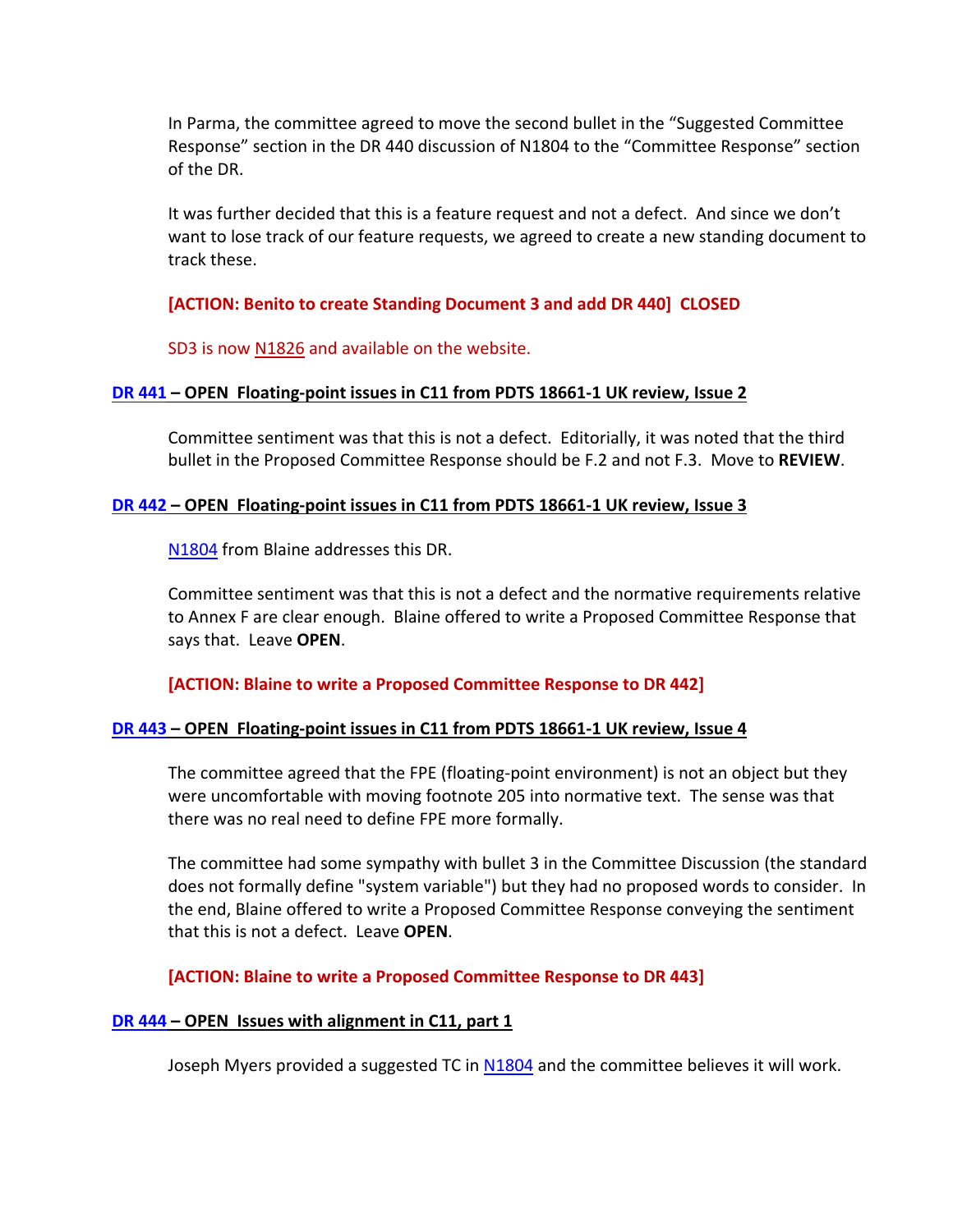If the committee were to adopt those changes there would be no supported way to apply \_Alignas to non‐aggregates. It would become a non‐portable extension. Most on the committee believed that was acceptable. Some were skeptical. In the end, the committee decided to simply add a link to [N1804](http://www.open-std.org/jtc1/sc22/wg14/www/docs/n1804.htm) to the Committee Discussion and leave this **OPEN**.

#### **[ACTION: Blaine to add link to N1804 to Committee Discussion in DR 444]**

#### **DR [445](http://www.open-std.org/jtc1/sc22/wg14/www/docs/dr_445.htm) – OPEN Issues with alignment in C11, part 2**

Joseph Myers discusses this in [N1804](http://www.open-std.org/jtc1/sc22/wg14/www/docs/n1804.htm) as well. The committee took no action on this. Leave **OPEN**.

**[ACTION: Blaine to add link to N1804 to Committee Discussion in DR 445]**

#### **DR [449](http://www.open-std.org/jtc1/sc22/wg14/www/docs/dr_449.htm) – OPEN value of TSS\_DTOR\_ITERATIONS for implementations with no max**

The committee agreed that the standard does not define this value intentionally and Douglas agreed to provide words to that affect.

#### **[ACTION: Douglas to provide Proposed Committee Response for DR 449] CLOSED**

Douglas provided these additional words to be added to the Proposed Committee Response in a document posted on the wiki (and agreed to by the committee):

#### **Proposed Committee Response**

The standard intentionally does not define a value of TSS\_DTOR\_ITERATIONS for implementations with no maximum.

#### Leave **OPEN**.

#### **DR [450](http://www.open-std.org/jtc1/sc22/wg14/www/docs/dr_450.htm) – OPEN tmpnam\_s clears s[0] when maxsize > RSIZE\_MAX**

The committee agreed with the sentiment of the DR but wanted the overlong sentence in the Suggested Technical Corrigendum broken into parts to make it more readable.

#### **[ACTION: Martin to provide better words for DR 450]**

#### **DR [451](http://www.open-std.org/jtc1/sc22/wg14/www/docs/dr_451.htm) – OPEN Instability of uninitialized automatic variables**

This was a continuation of the discussion that began on the first day of the meeting when the committee discussed [N1793](http://www.open-std.org/jtc1/sc22/wg14/www/docs/n1793.pdf) and decided to make it DR 451.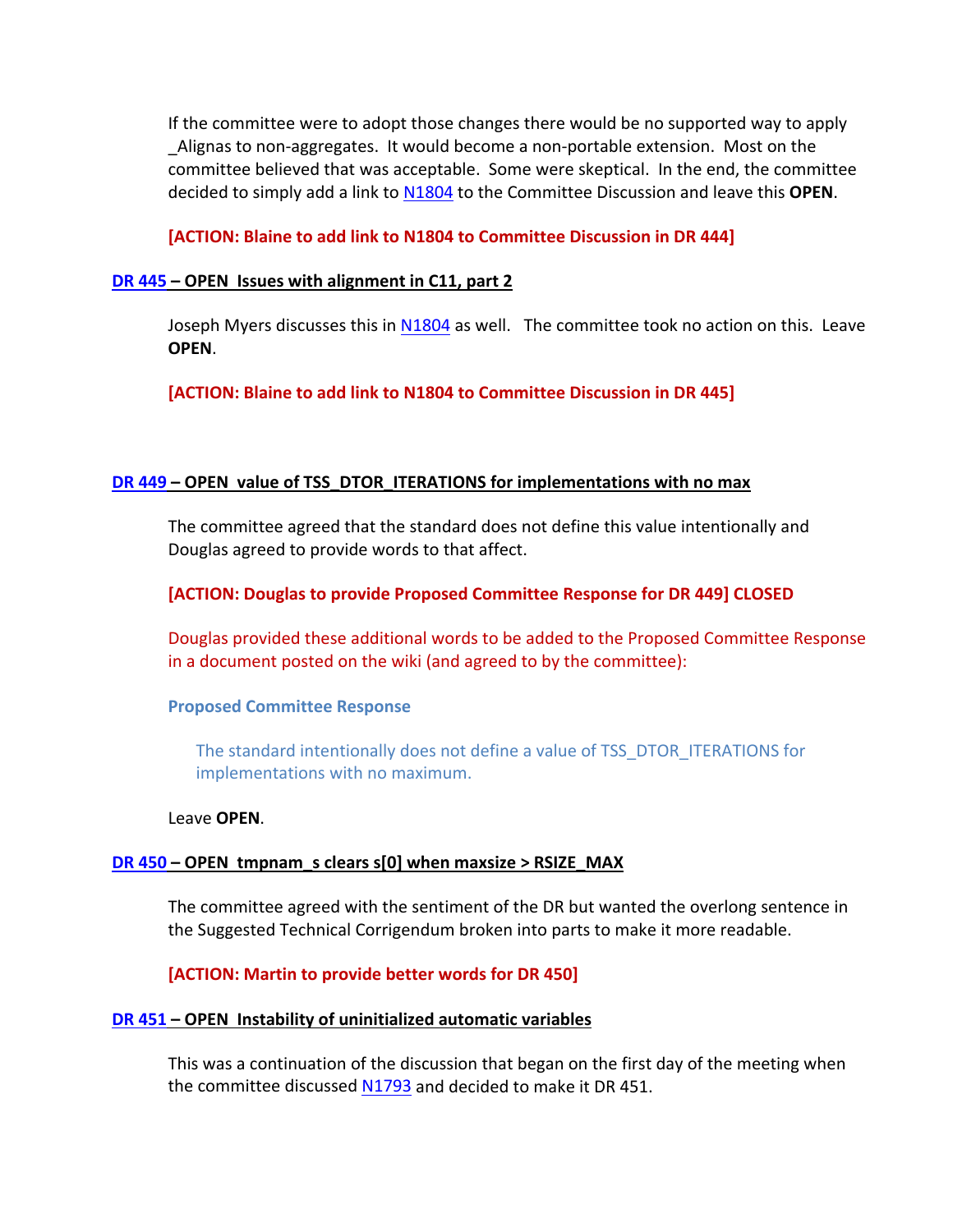The discussion was guided by a slide presentation by Freek Wiedijk which is now document [N1818](http://www.open-std.org/jtc1/sc22/wg14/www/docs/n1818.pdf). The presentation sparked a long discussion about wobbly values, compiler optimizations that take advantage of such values, Annex L, and DR [260](http://www.open-std.org/jtc1/sc22/wg14/www/docs/dr_260.htm) (which the authors were proposing to change). In the end, committee sentiment seemed to be that:

- 1. we never intended the standard to require that implementations fix the values of uninitialized automatic variables (i.e. they may legitimately perform optimizations based on this freedom)
- 2. the current resolution of DR [260](http://www.open-std.org/jtc1/sc22/wg14/www/docs/dr_260.htm) is correct and should not be changed
- 3. we may need to do more work in this area to specify this more precisely, possibly in a future revision of the standard
- 4. when specifying this more precisely, we may want to distinguish padding bytes from other indeterminate values

Blaine offered to write a Proposed Committee Response that says this. Leave **OPEN**.

## **[ACTION: Blaine to write Proposed Committee Response to DR 451]**

There was some discussion later in the meeting about whether or not, if we decide that it is undefined behavior, that fact should be mentioned in Annex L. Committee sentiment was that fetching from uninitialized variables is already in Annex L and so nothing more needs to be done.

There was also more discussion about how we might clarify this in a future revision of the standard. One idea was that we might push "indeterminate value" further from "unspecified value" and state that reading an indeterminate value results in undefined behavior. This was just an idea and not a serious proposal.

## **DR [452](http://www.open-std.org/jtc1/sc22/wg14/www/docs/dr_452.htm) – OPEN Effective Type in Loop Invariant**

This was discussed earlier in the meeting. Blaine took an action item to go back to the author (Shao Miller) for more information. Leave **OPEN**.

# **Discussion of NEW Defect Reports**

## **DR [453](http://www.open-std.org/jtc1/sc22/wg14/www/docs/dr_453.htm) [\[N1776\]](http://www.open-std.org/jtc1/sc22/wg14/www/docs/n1776.htm) ‐ Atomic flag type and operations (Tydeman)**

There was a long discussion about the word "set". In the end, the committee agreed that:

- 1. atomic flag has 2 states: "set" and "clear"
- 2. the atomic test-and-set functions return TRUE if the flag was "set" on entry to the function and FALSE if it was "clear"
- 3. test-and-set sets the value of the flag to "set"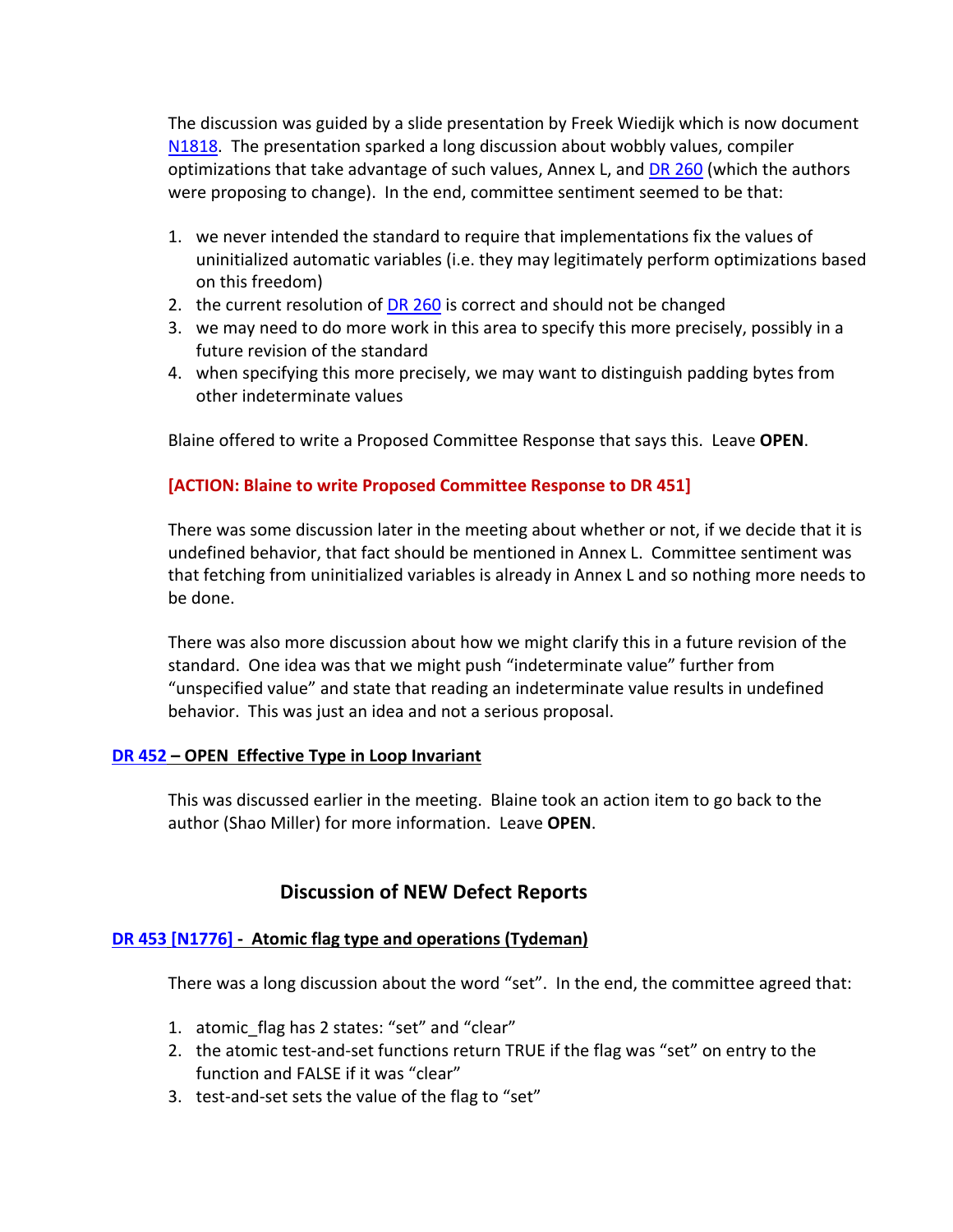Unfortunately, since "set" is used as both a state and an action, there was confusion and it was difficult to reach agreement on the wording. So Clive took an action to propose words.

## **[ACTION: Clive to propose new words for DR 453] CLOSED**

Clive proposed the following words later in the meeting:

Change ‐ proposed replacement text for 7.17 8.1 #2

7.17.8.1 The atomic\_flag\_test\_and set functions #2: Atomically tests the state of the flag pointed to by object and then either sets it if clear else leaves it set #3: Returns true if the flag was set when tested or false otherwise.

The committee discussed these new words at length but did not accept them. They felt that the phrase "set it if clear else leaves it set" was somewhat confusing. So Rajan agreed to take a shot at it (with help from John Benito).

#### **[ACTION: Rajan to propose new words for DR 453]**

The committee also noted that the DR proposes adding words to the Rationale. There is no Rationale for C11, however, so this cannot be accomplished. Leave **OPEN**.

## **DR [454](http://www.open-std.org/jtc1/sc22/wg14/www/docs/dr_454.htm) [\[N1777\]](http://www.open-std.org/jtc1/sc22/wg14/www/docs/n1777.htm) ‐ ATOMIC\_VAR\_INIT (issues 3 and 4) (Tydeman)**

#### **[ACTION: Blaine to write Proposed Committee Response for DR 454] CLOSED**

Blaine offered this in a paper he put up on the wiki:

#### **Proposed Committee Response**

The ATOMIC VAR INIT macro prepares an atomic value that includes any extra state necessary for a non‐lock‐free type. Initialization, by definition, ignores all previous state. Assignment must honor the extra state that would indicate another atomic operation in progress; such an assignment takes the non‐atomic corresponding value resulting from removing all qualifiers including atomic from the value expression, and will manipulate the extra state held in the object to assure proper atomic assignment semantics. ATOMIC\_VAR\_INIT produces a value appropriate for initialization because it will have any necessary extra state, whereas a value suitable for assignment is the nonqualified version of the assignment expression.

All uses of ATOMIC\_VAR\_INIT other than for initialization result in implicitly undefined behavior.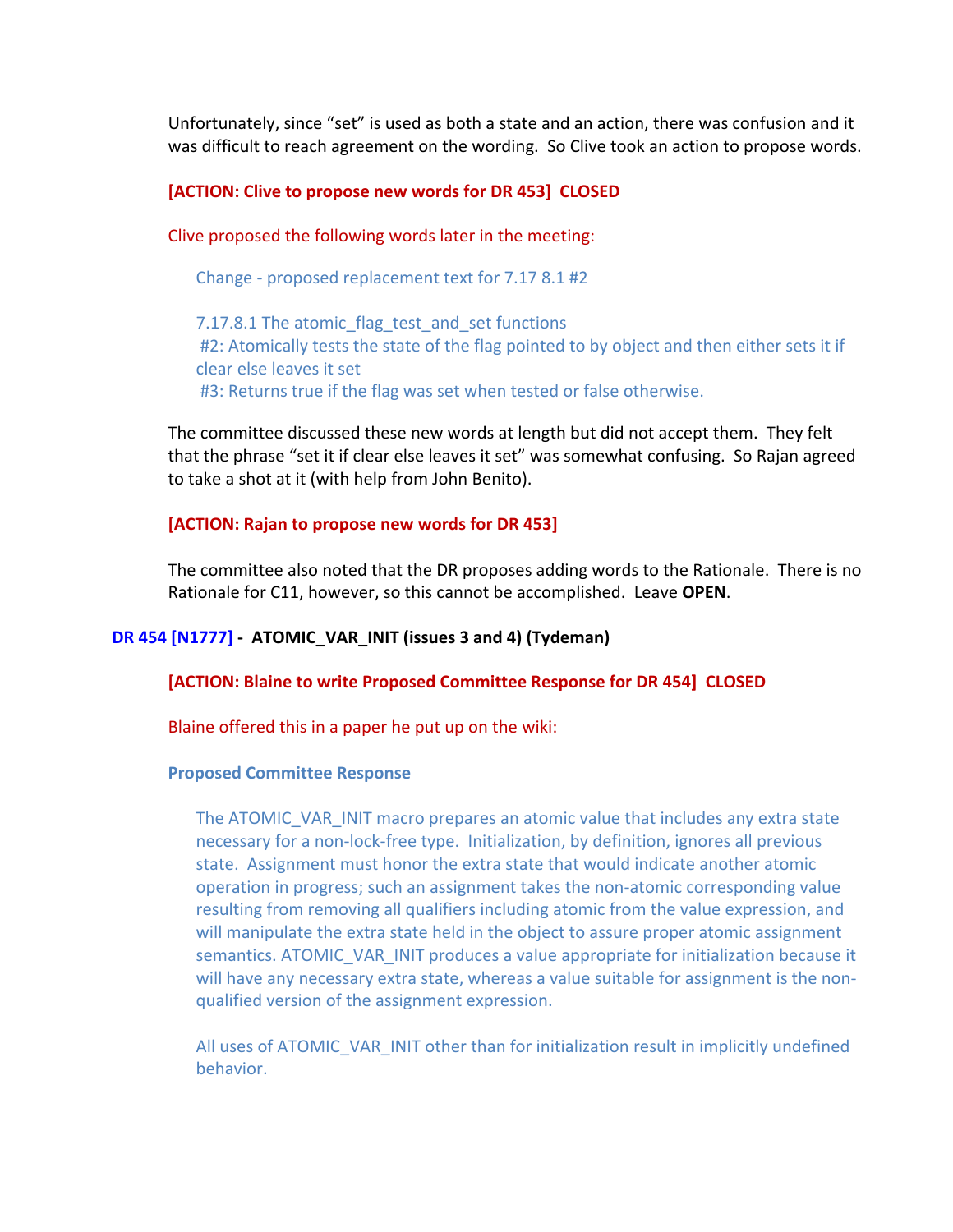The committee accepted these words in Parma and left this **OPEN**.

## **DR [455](http://www.open-std.org/jtc1/sc22/wg14/www/docs/dr_455.htm) [\[N1777\]](http://www.open-std.org/jtc1/sc22/wg14/www/docs/n1777.htm) ‐ ATOMIC\_VAR\_INIT (issue 5) (Tydeman)**

*April 2014 (Parma), Committee Discussion*

- *The 7.17.2.1#2 words should not be deleted.*
- *Interoperability with C++ atomics must be done by macros that use C++'s declarative syntax for atomic variables. As such there is no direct compatibility issue as is asserted.*

## **DR [456](http://www.open-std.org/jtc1/sc22/wg14/www/docs/dr_455.htm) [\[N1798\]](http://www.open-std.org/jtc1/sc22/wg14/www/docs/n1798.htm) ‐ UINT***N***\_C(***value***) macro (Rajan)**

## *Committee Discussion, April 2014*

*There was quite a bit of discussion about whether or not compiler support is required to implement these macros properly. DR [209](http://www.open-std.org/jtc1/sc22/wg14/www/docs/dr_209.htm) suggests it isn't and Rajan knew of no implementations that currently use such magic, however there was acknowledgement on the committee that it may in fact be required.* 

*Nevertheless, there was no support for removing these macros that people may be using. There was also no support for adding suffixes for char and short, which people felt was too heavyweight a solution.*

*There was some discussion of a third possibility: relaxing the rules for these macros, but given no written proposal the discussion didn't go far. It was decided to leave this OPEN with the understanding that Rajan may come back with a proposal to relax these rules if he so desires.*

*Later in the meeting, Rajan brought us a new document (n1798\_take\_2.txt on the wiki) to provide more background information for this DR. He writes:*

*7.20.4.1: The macro UINTN\_C(value) shall expand to an integer constant expression corresponding to the type uint\_leastN\_t.* 

For  $N = 8$  or 16, on systems with int as 32 bits, char at 8 bits and short at 16 bits, how do *you get an expansion that results in a 8 or 16 bit type since there are no literal suffixes for char or short types?*

*Since the only way to turn an integer literal into an unsigned char type is through a cast (permitted by 6.6p6), a possible implementation would be: #define UINT8\_C(c) (uint\_least8\_t)c However this does not work since due to 7.20.4p3 this expansion has to work for preprocessing conditional expressions.*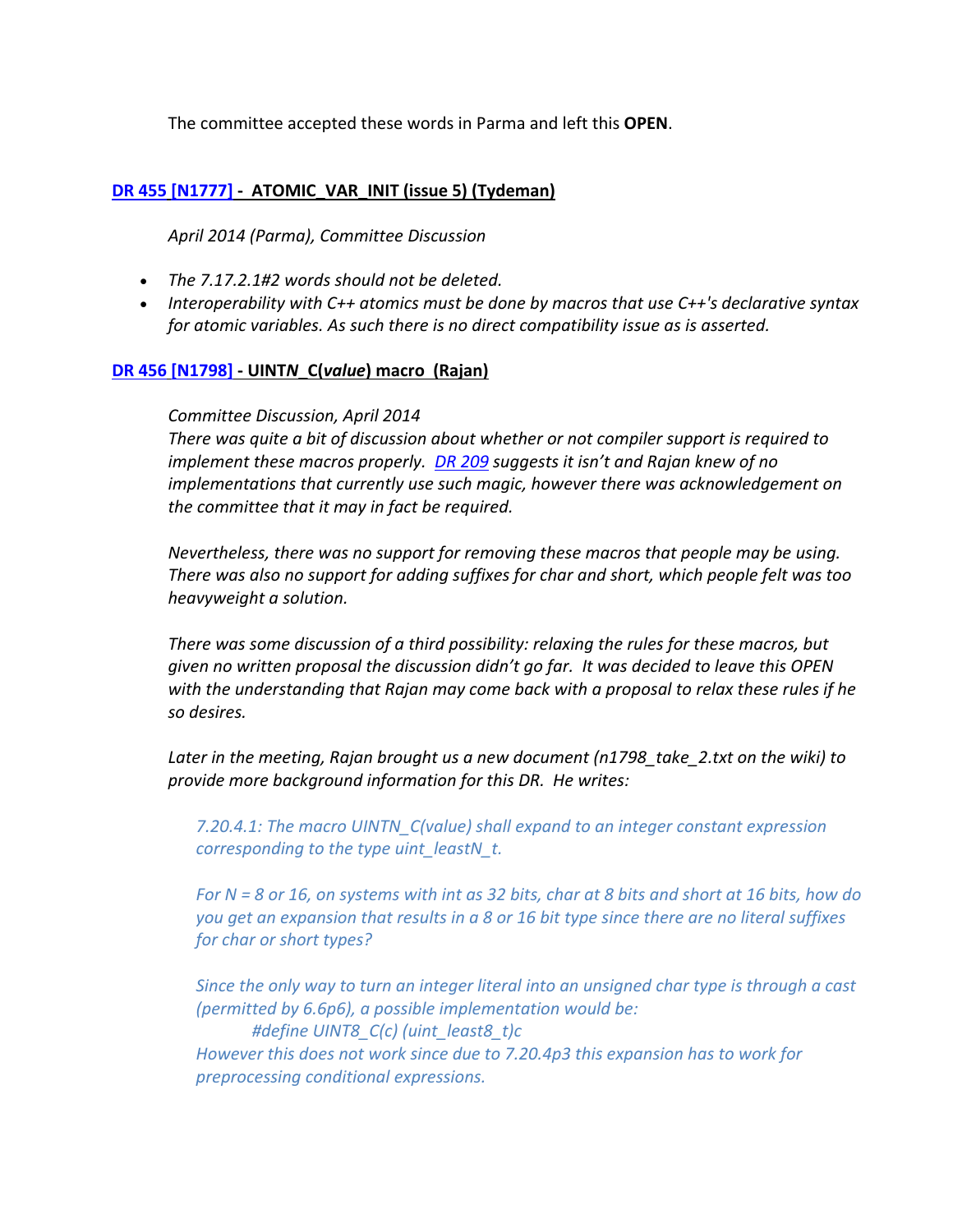*Implementations seen:*

*4. #define UINT8\_C(c) c ## U*

*Gives {false, false} for the phase {4, 7} comparison due to promotion to {uint\_max, unsigned int} (6.3.1.8p1 last point). Note the type is unsigned int, not unsigned char (or unsigned short for UINT16\_C).*

*2) #define UINT8\_C(c) c*

*Gives {true, true} for the phase {4, 7} comparison but does not 'correspond' to an unsigned char type: the type is {int\_max, signed int} assuming unsuffixed literals, not signed char (or signed short for UINT16\_C).*

*If you have (1), there are no suffixes for integers with rank less than int. This means there is none for char (8 bits) or short (16 bits) in common implementations. In comparisons between types with the same rank like int and unsigned int, the usual arithmetic conversion rules make both unsigned so in this case unsigned int (6.3.1.8).*

*If you have (2), the standard says UINT8\_C has to have type corresponding to uint\_least8\_t (7.20.4.1) which is commonly 'unsigned char' (or at least can be). This means the promotion rules should make any argument 'c' an integer literal (or if it is unsigned char type, it would promote into an int) which would make the comparison between int and int so the comparison returns true.*

*Note: The wording in 7.20.4 does not seem to acknowledge that the integral promotions produce different types depending on whether the evaluation is occurring in phase 7 of translation or in phase 4 as part of the controlling expression of a conditional inclusion though 6.10.1 does seem to try to mention this.*

*DR 209 seemed to try to address this but the problem seems to remain.*

## **DR [457](http://www.open-std.org/jtc1/sc22/wg14/www/docs/dr_457.htm) [\[N1802\]](http://www.open-std.org/jtc1/sc22/wg14/www/docs/n1802.htm) ‐** *asctime\_s* **(Keaton)**

The committee agreed that this was a cut‐and‐paste error and agreed with the Suggested TC. Move Suggested TC to Proposed TC and leave **OPEN**.

## **DR [458](http://www.open-std.org/jtc1/sc22/wg14/www/docs/dr_458.htm) [\[N1806\]](http://www.open-std.org/jtc1/sc22/wg14/www/docs/n1806.htm) ‐ ATOMIC\_XXX\_LOCK\_FREE macros (Sebor)**

The committee expressed concern that requiring these macros to be suitable for use in #if expressions may break implementations. Nevertheless, there was agreement that we always intended for that requirement to be there.

Move Suggested TC to Proposed TC and leave **OPEN**.

## **DR [459](http://www.open-std.org/jtc1/sc22/wg14/www/docs/dr_459.htm) [\[N1807\]](http://www.open-std.org/jtc1/sc22/wg14/www/docs/n1807.htm) ‐** *atomic\_load* **functions missing const qualifier (Sebor)**

The committee agreed that this was a simple oversight.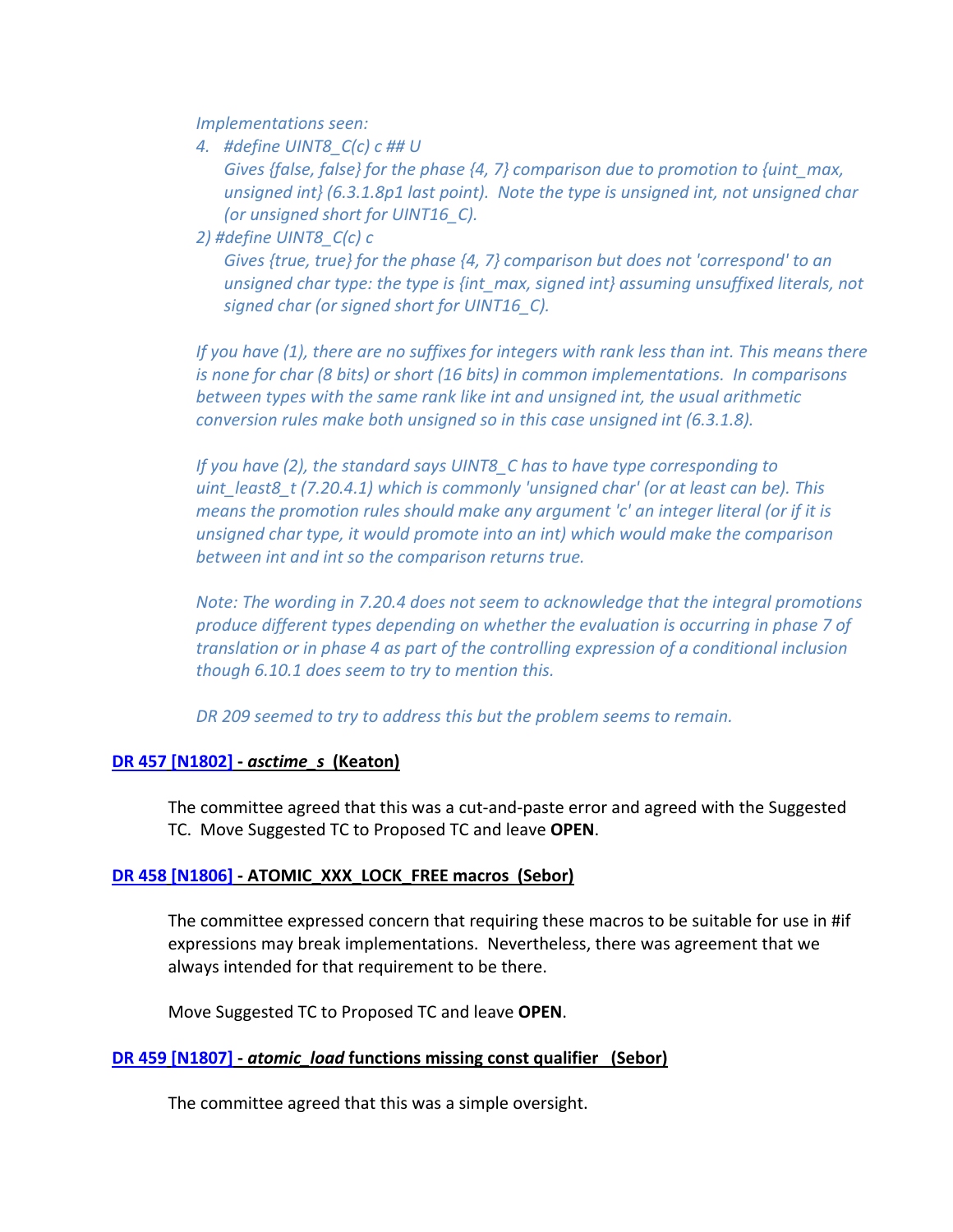Move Suggested TC to Proposed TC and leave **OPEN**.

#### **DR [460](http://www.open-std.org/jtc1/sc22/wg14/www/docs/dr_460.htm) [\[N1808\]](http://www.open-std.org/jtc1/sc22/wg14/www/docs/n1808.htm) ‐** *aligned\_alloc* **underspecified (Sebor)**

The committee was sympathetic to the first proposal but not the second (which begins with "If the proposal above isn't acceptable" and adds new function alignment is valid). There was a bit of hesitation about the first proposal but an understanding that the TC will remain open and the committee will revisit it in 6 months.

Move the first part of the Suggested TC to Proposed TC and leave **OPEN**.

## **DR [461](http://www.open-std.org/jtc1/sc22/wg14/www/docs/dr_461.htm) [\[N1812\]](http://www.open-std.org/jtc1/sc22/wg14/www/docs/n1812.htm) ‐ problems with references to objects in signal handlers (Sebor)**

Martin Sebor called in to the meeting to present this paper.

The committee expressed concern about the first part of the TC - allowing signal handlers to access const objects in this context. It was pointed out that this is not a defect in the standard, it is a request for a new feature and thus inappropriate to add through the DR process. Others pointed out that allowing const objects could be problematic, though perhaps "const and not volatile" might work. In any case, the committee felt that allowing access to const objects should be removed from the DR.

There was also discussion about whether or not the "missing restriction" section should be extended to handle user‐allocated storage. There was general agreement that it should.

In the end, Martin agreed to rewrite the paper to 1) remove the const extension, and 2) add another missing restriction on malloc'ed memory.

# **[ACTION: Sebor to rewrite N1812/DR 461 to remove const extension and add allocated storage (though that may be a separate document)]**

## **DR [462](http://www.open-std.org/jtc1/sc22/wg14/www/docs/dr_462.htm) [\[N1813\]](http://www.open-std.org/jtc1/sc22/wg14/www/docs/n1813.htm) ‐ clarifying objects accessed in signal handlers (Seacord)**

The committee agreed with this paper and hoped that Robert would take it to WG21 as well.

Move Suggested TC to Proposed TC and leave **OPEN**.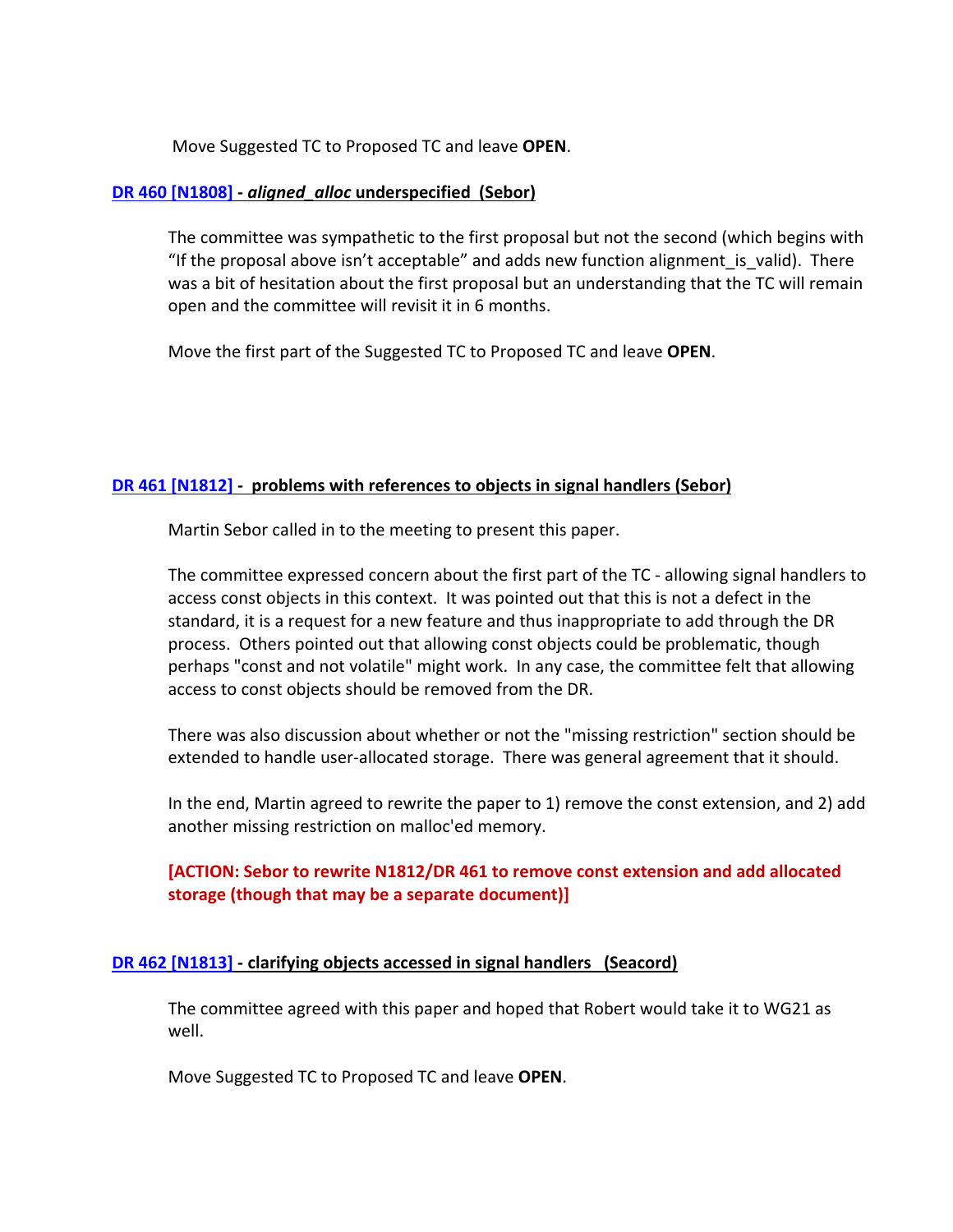## **DR [463](http://www.open-std.org/jtc1/sc22/wg14/www/docs/dr_463.htm) [\[N1817\]](http://www.open-std.org/jtc1/sc22/wg14/www/docs/n1817.htm) ‐ harmonizing left‐shift with C++14 (Ballman)**

The committee felt this was a feature request and not a defect and so added it to Standing Document 1 [\(N1826](http://www.open-std.org/jtc1/sc22/wg14/www/docs/n1826.htm)). Leave **OPEN**.

## **DISCUSSION OF POSSIBLE DEFECT REPORTS**

## **[[N1842](http://www.open-std.org/jtc1/sc22/wg14/www/docs/n1842.htm)] ‐ Clarifying the Behavior of the #line Directive (Keaton)**

Leave **OPEN**.

## **7.3 TS 17961:2013, C Secure Coding Rules (CSCR)**

## **7.3.1 Error in 5.21 example [N [1801](http://www.open-std.org/jtc1/sc22/wg14/www/docs/n1801.htm)] (Pygott)**

The committee decided to accept this as a Defect Report. The Committee did not give it a DR number but will instead refer to it using the N1801 number. The Committee may then republish the TR to incorporate the change.

The Committee has treated defects against the TR for Embedded C in similar fashion. For reference, N [1180](http://www.open-std.org/jtc1/sc22/wg14/www/docs/n1180.pdf) is the defect log for that TR.

## **8. Other Business**

## **8.1 Appropriate links for the Web Site**

We have been approached by a fellow with a fairly extensive website that teaches the C language. He would like us to add a link to his website on our official WG14 website.

The committee was mixed on this. We believe it is within our charter to help people use the C language. We want to support our community. Our Defect Report mechanism is a time-consuming way to ask simple questions. And we fully support this fellow's efforts.

On the other hand, the committee felt it that our official WG14 website is an inappropriate place for links like this and so we decided to politely decline this request.

One more suggestion was made. Although our email reflector archive is easy to use ‐‐ from the main page URL (http://www.open‐[std.org/jtc1/sc22/wg14/\)](http://www.open-std.org/jtc1/sc22/wg14/) simply append an email number – this is not widely known. We agreed it would be good to publicize this better.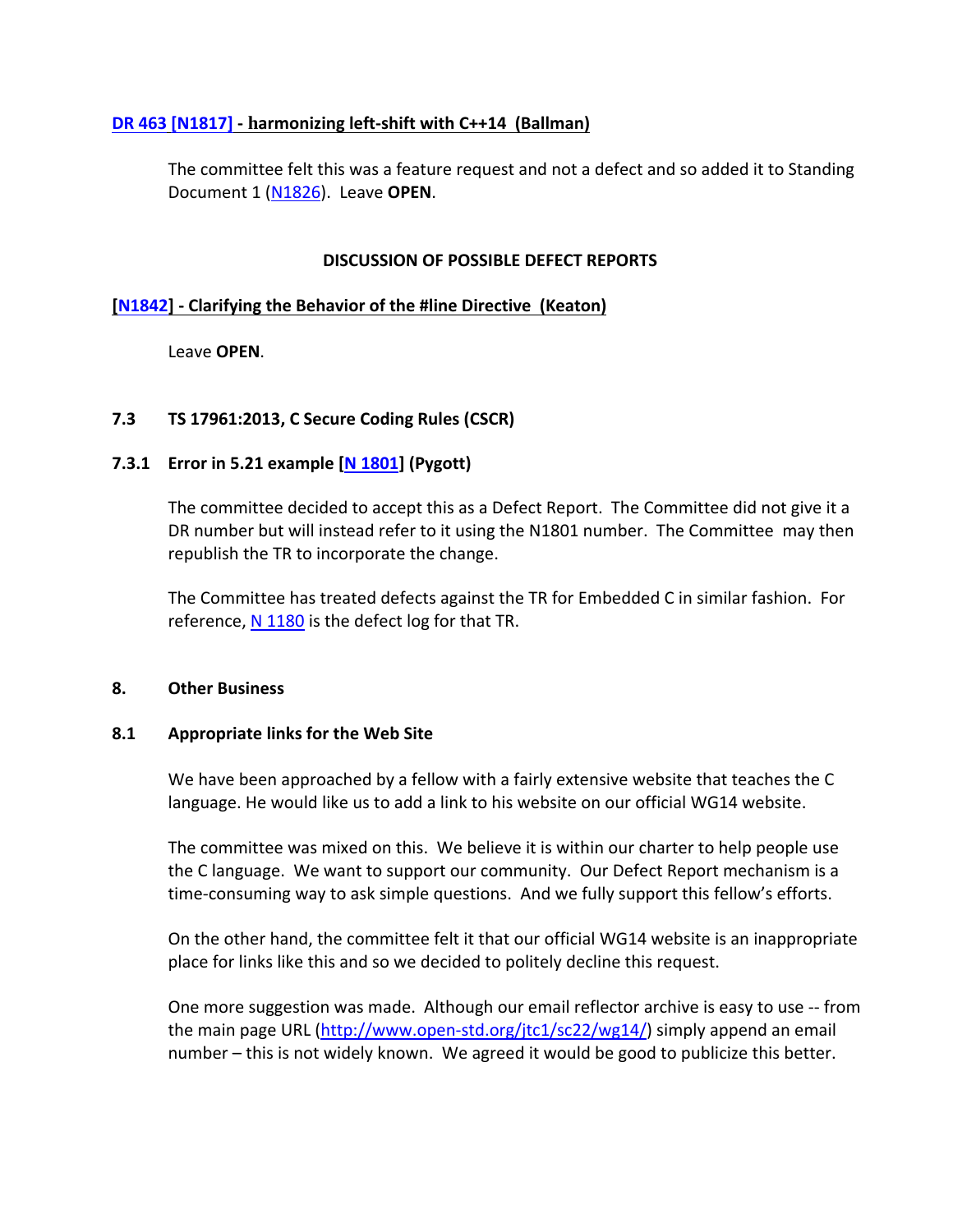## **8.2 Converting our Base Document to LaTeX**

We have quite a few Defect Reports that are now closed and so we would like to think about republishing the standard to incorporate these changes. Recall that we've already published one TC for C11, so this would be our second.

Our base document is written in troff/nroff and extremely difficult to build, so this might be a good time to think about rewriting the standard in LaTeX (like C++ and Fortran) or some other editorial language. There was enthusiastic support for this idea.

We discussed a number of formats. Microsoft Word has been used to write significant standards documents and has the advantage that ITTF can probably publish our documents more quickly. Framemaker has also been used for important documents (including Cobol) but is costly and not as well known. In the end the committee seemed to prefer LaTeX.

There was a long discussion about how we might go about converting the document to LaTeX. Fortran has a fairly large and powerful macro package that might help. And Pete Becker apparently has quite a bit of experience in this area, so we gave John Benito an action to talk with Pete about the conversion.

There was also a discussion about how we might verify that the conversion is correct. The sense was that everyone on the committee would have to take part and review individual sections. People also believed we should probably convert the base document first, verify that, then incorporate the TCs. That would require backing out the TC's that Larry has already folded in. But we also thought that we shouldn't micro‐manage the project**.** We should find a project owner and let them work out the details.

## **[ACTION: Benito to talk to Pete Becker about converting our base document to LaTeX] CLOSED**

John now has a volunteer from the committee who is now working on this, so the action is no longer necessary.

## **8.3 Secretariat**

*Do we have a secretariat? Yes*

## **9. Resolutions and Decisions Reached**

## **9.1 Review of Decisions Reached (Hedquist)**

1. Move "Floating-point extensions for C – Part 3: Interchange and extended types" to PDTS ballot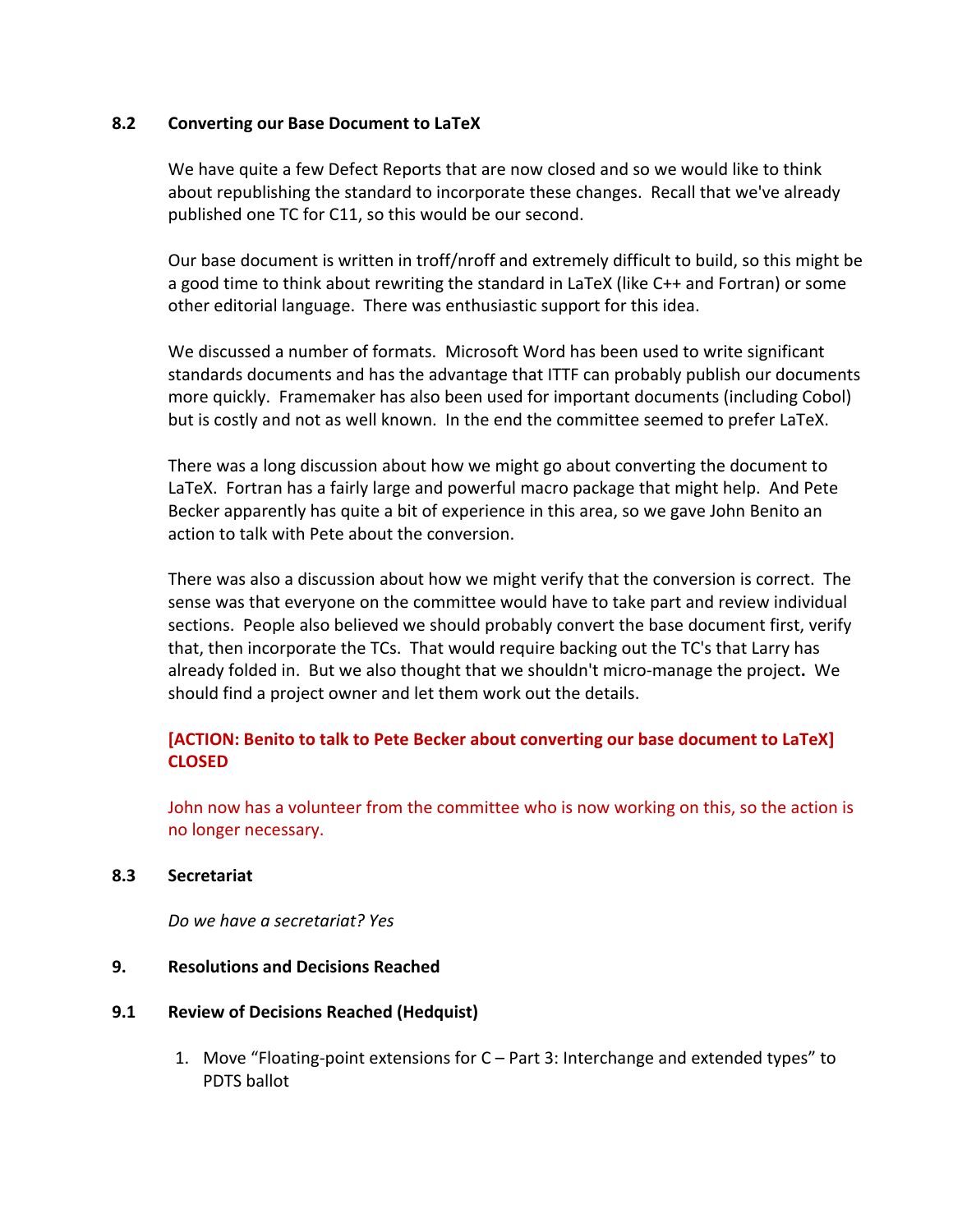2. Move "Floating-point extensions for C – Part 4: Supplementary functions" to PDTS ballot

# **9.2 Review of Action Items (Hedquist)**

## **10. Thanks to Host**

The Committee expressed its thanks to Bill Seymour for hosting the WG14 meeting in St Louis.

# **11. Adjournment**

Adjourned at 1130, local time, 31 Oct 2014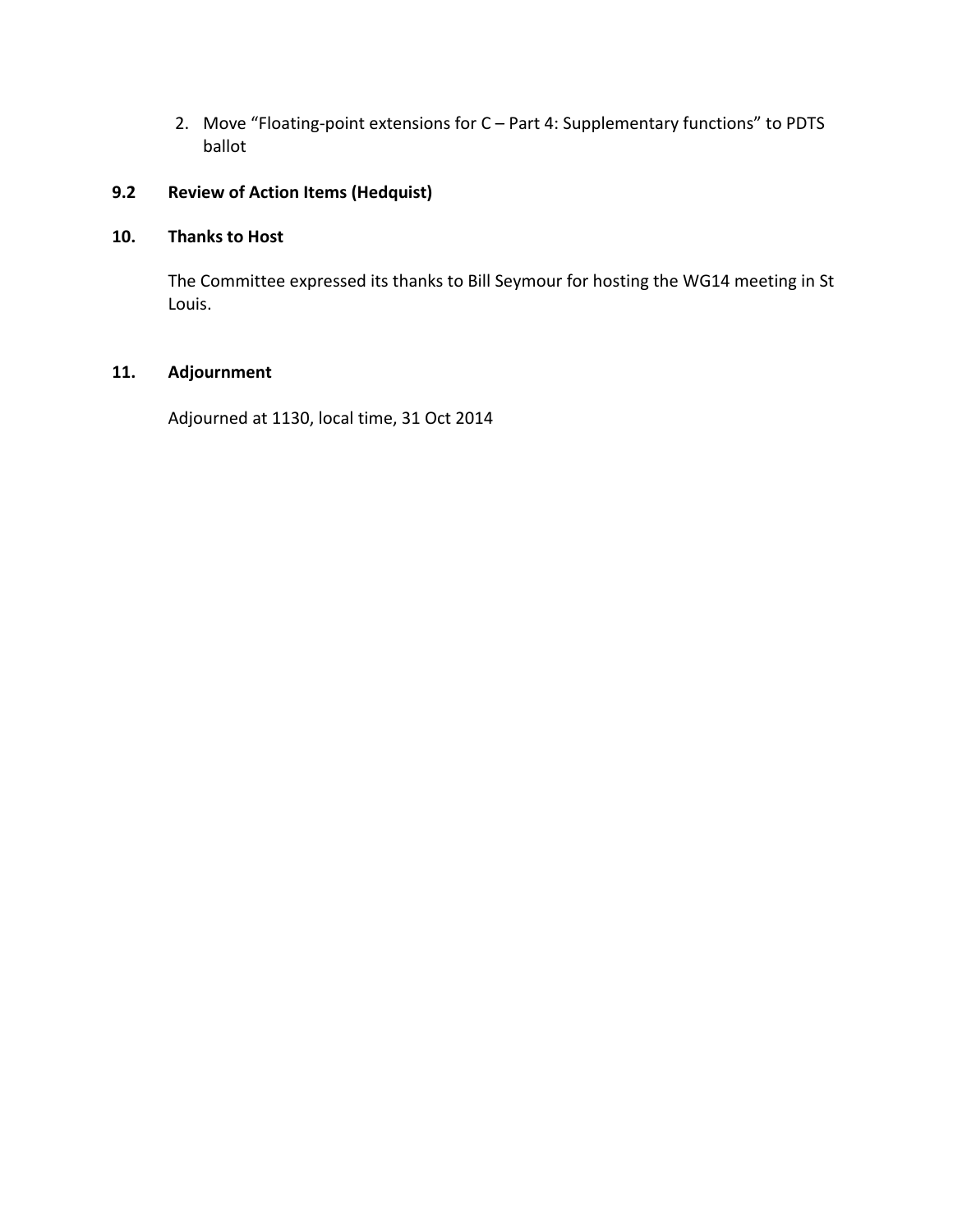**INCITS PL22.11/2014‐00001 Reply To The Attention Of: Barry Hedquist PL22.11 Secretary Email: beh@peren.com**

# **PL22.11 TAG Meeting Minutes (Final‐Draft) April 8, 2014 Parma (Italy)**

Meeting convened on April 8, 2014, at 16:00 pm by PL22.11 Chair, David Keaton.

#### **Attendees**:

| <b>Voting Members:</b> |                                             |                          |
|------------------------|---------------------------------------------|--------------------------|
| Name:                  | Organization:<br>P - Primary, A - Alternate | <b>Comments</b>          |
| John Benito            | Plum Hall, Inc. - A                         |                          |
| David Keaton           | CERT/SEI/CMU-P                              | PL22.11 Chair            |
| Daniel Plakosh         | CERT/SEI/CMU-A                              |                          |
| P. J. Plauger          | Dinkumware, Ltd - P                         |                          |
| <b>Blaine Garst</b>    | Garst - P                                   |                          |
| Rajan Bhakta           | IBM - P                                     |                          |
| John Parks             | $Intel - P$                                 | PL22.11 Acting Secretary |
| Clive Pygott           | LDRA - P                                    |                          |
| Douglas Walls          | Oracle - P                                  | <b>PL22.11 IR</b>        |
| Tom Plum               | Plum Hall, Inc. $-P$                        |                          |
| Jim Thomas             | Tydeman Consulting - A                      |                          |

#### **1. Approval of Agenda**

It was suggested that we remove Section 3 (Selection and Review of US Delegation) since we are covered through the end of 2014. See below.

Agenda was approved by unanimous consent. (Walls/Plakosh)

## **2. Approval of Previous Minutes (PL22.11/13‐002)**

Minutes were approved by unanimous consent. (Pygott/Benito)

#### **3. Selection and Review of US Delegation.**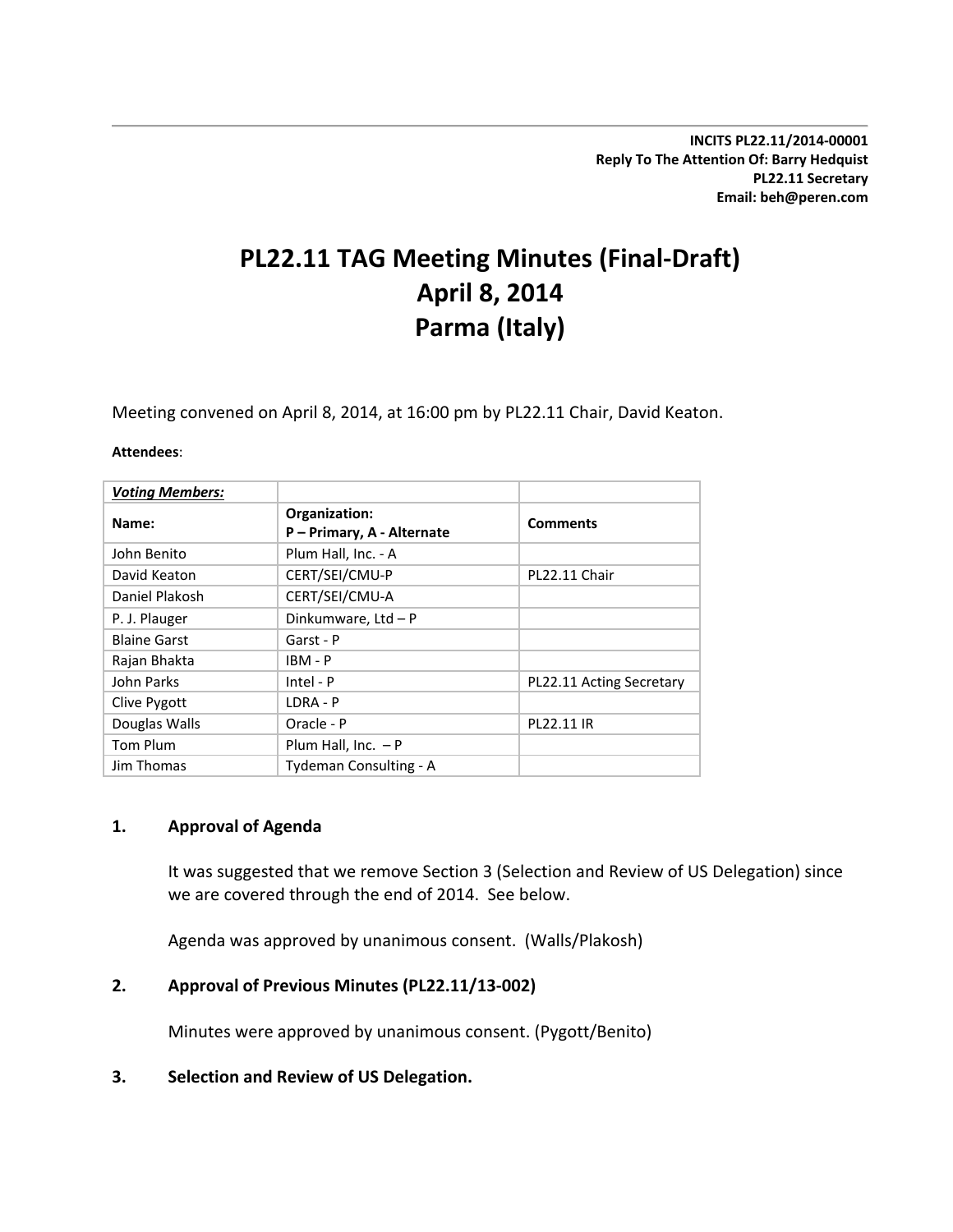Not applicable for this meeting. Due to changes in ISO rules regarding delegations, they no longer exist for WG meetings, this item will be likely be removed from future agenda/minutes.

## **4. INCITS Antitrust [Guidelines](http://www.incits.org/standards-information/legal-info) and Patent Policy**

We reviewed the content contained in [http://www.incits.org/standards](http://www.incits.org/standards-information/legal-info)‐information/legal‐info

## **5. INCITS official designated member/alternate information.**

Be sure to let INCITS know if your designated member or alternate changes, or if their email address changes. Send contact info to Lynn Barra at ITI, lbarra@itic.org.

- **6. Identification of PL22.11 Voting Members (Parks)**  See attendance list above. 9 PL22.11 voting members participated out of 14.
- **6.1 PL22.11 Members Attaining Voting Rights at this Meeting** None
- **6.2 Prospective PL22.11 Members Attending Their First Meeting** None
- **7. Member Status**
- **7.1 Members who have received warnings between meetings.** None
- **7.2 Members who lost voting rights between meetings.** None
- **7.3 Members who lost voting rights following this meeting.** Bloomberg ‐ lack of attendance.
- **7.4 Members who gained voting rights at this meeting.** None
- **7.5 Members who regained voting rights at this meetings.** None
- **7.6 Members who will receive a warning following this meeting.** Coverity, Seymour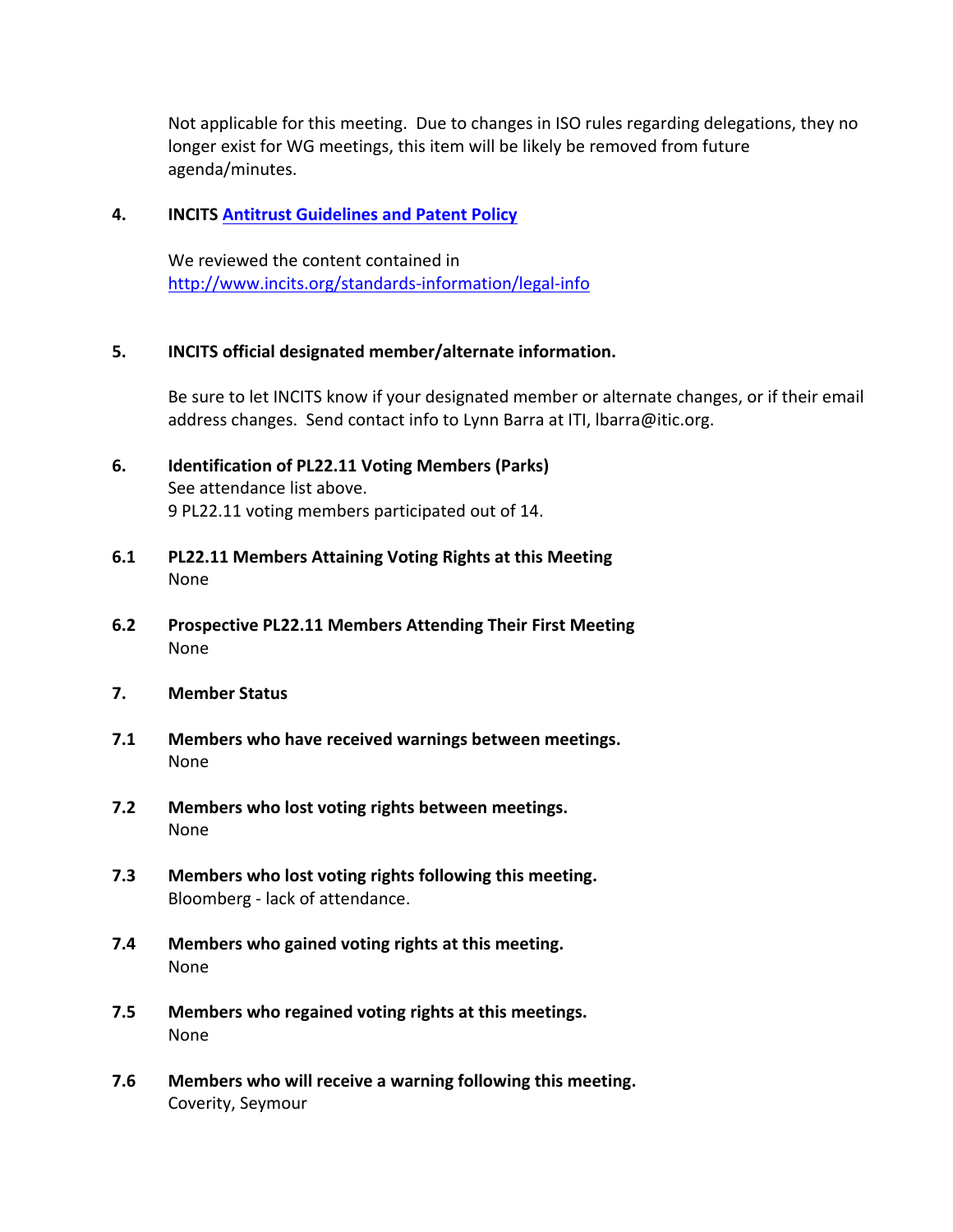#### **8. Procedures for Forming a US Position**

We were reminded that the best time to get substantial changes into our Technical Specifications is during sub‐group work or during full committee meetings, not during the ballot process.

We were reminded that our Floating-point Part 2 TS is now in DTS ballot. Parts 3 and 4 are now in PDTS ballot.

#### **9. New Business**

It is time for the 5 year review of TR 24747: Mathematical Special Functions. We cannot stabilize it yet but will be able to do that in 5 more years.

# **Recommendation for** *ISO/IEC 24747:2009 Information technology ‐‐ Programming languages, their environments and system software interfaces ‐‐ Extensions to the C Library to support mathematical special functions*

United States Response (Suggested Answers):

- **1. Recommended action** Confirm
- **2. Has this International Standard been adopted or is it intended to be adopted in the future as a national standard or other publication?** Yes, Comment: INCITS/ISO/IEC 24747:2009[2010]
- **3. Is the national publication identical to the International Standard or was it modified?** Identical
- **4. Is this International Standard used in your country without national adoption or are products used in your country based on this standard?** N/A
- **5. Is this International Standard, or its national adoption, referenced in regulations in your country?** No

Roll Call Vote: Should the US adopt these Suggested Answers?

Yes: 9 (CERT/SEI/CMU, Dinkumware, Garst, IBM, Intel, LDRA, Oracle, Plum Hall, Tydeman Consulting)

No: 0 Abstain: 0